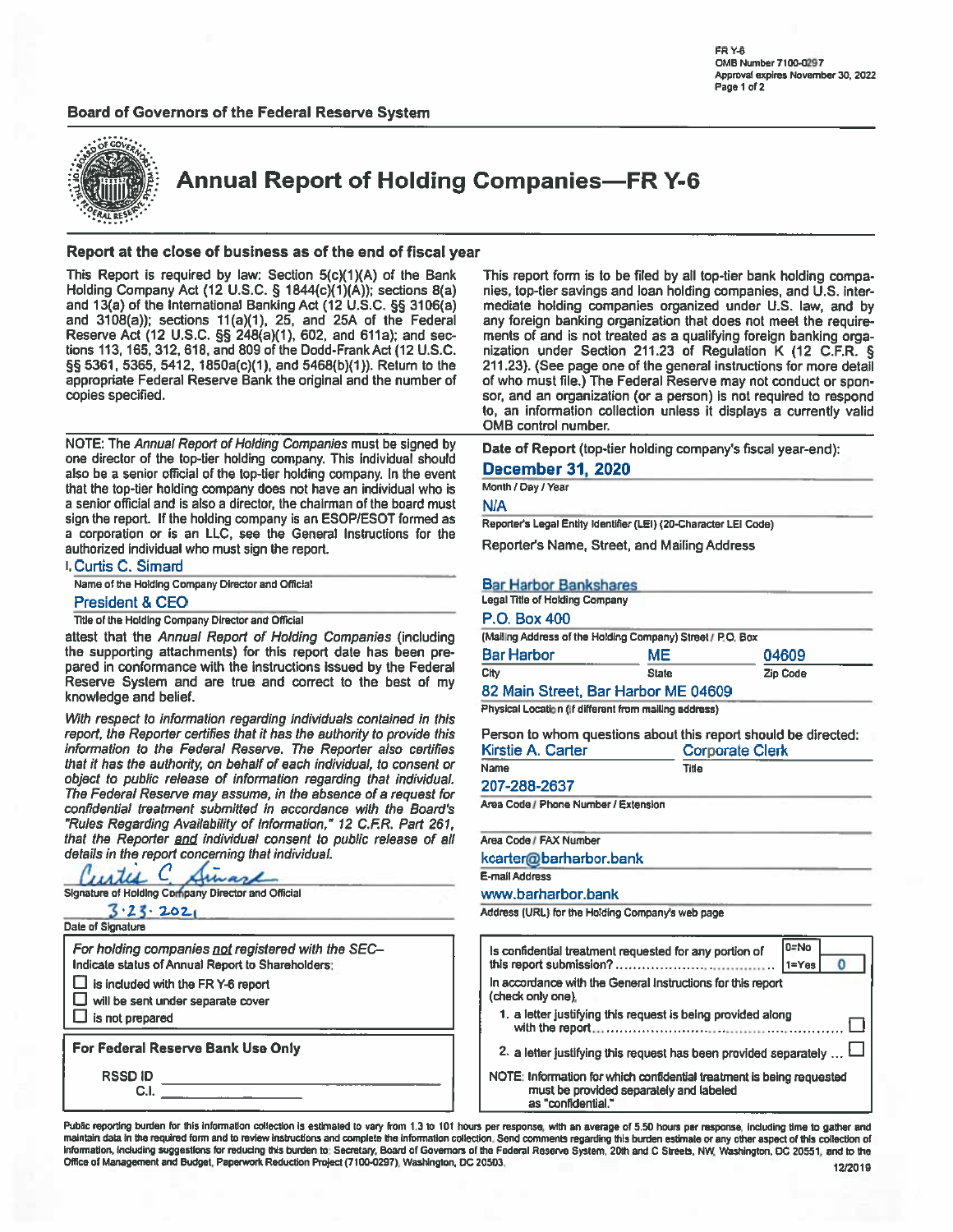# For Use By Tiered Holding Companies

Top-tiered holding companies must list the names, mailing address, and physical locations of each of their subsidiary holding companies below.

|                                           | Legal Title of Subsidiary Holding Company                             |          |                                                                       | Legal Title of Subsidiary Holding Company                             |          |  |  |  |
|-------------------------------------------|-----------------------------------------------------------------------|----------|-----------------------------------------------------------------------|-----------------------------------------------------------------------|----------|--|--|--|
|                                           | (Mailing Address of the Subsidiary Holding Company) Street / P.O. Box |          | (Mailing Address of the Subsidiary Holding Company) Street / P.O. Box |                                                                       |          |  |  |  |
| City                                      | <b>State</b>                                                          | Zip Code | City                                                                  | <b>State</b>                                                          | Zip Code |  |  |  |
|                                           | Physical Location (if different from malling address)                 |          |                                                                       | Physical Location (if different from malling address)                 |          |  |  |  |
| Legal Title of Subsidiary Holding Company |                                                                       |          |                                                                       | Legal Title of Subsidlary Holding Company                             |          |  |  |  |
|                                           | (Mailing Address of the Subsidlary Holding Company) Street / P.O. Box |          |                                                                       | (Mailing Address of the Subsidiary Holding Company) Street / P.O. Box |          |  |  |  |
| City                                      | <b>State</b>                                                          | Zip Code | City                                                                  | <b>State</b>                                                          | Zip Code |  |  |  |
|                                           | Physical Location (if different from malling address)                 |          |                                                                       | Physical Location (if different from malling address)                 |          |  |  |  |
| Legal Title of Subsidiary Holding Company |                                                                       |          |                                                                       | Legal Title of Subsidlary Holding Company                             |          |  |  |  |
|                                           | (Mailing Address of the Subsidiary Holding Company) Street / P.O. Box |          |                                                                       | (Mailing Address of the Subsidiary Holding Company) Street / P.O. Box |          |  |  |  |
| City                                      | <b>State</b>                                                          | Zip Code | City                                                                  | <b>State</b>                                                          | Zip Code |  |  |  |
|                                           | Physical Location (if different from malling address)                 |          |                                                                       | Physical Location (if different from mailing address)                 |          |  |  |  |
| Legal Title of Subsidiary Holding Company |                                                                       |          |                                                                       | Legal Title of Subsidlary Holding Company                             |          |  |  |  |
|                                           | (Mailing Address of the Subsidiary Holding Company) Street / P.O. Box |          |                                                                       | (Mailing Address of the Subsidiary Holding Company) Street / P.O. Box |          |  |  |  |
| City                                      | <b>State</b>                                                          | Zip Code | City                                                                  | <b>State</b>                                                          | Zip Code |  |  |  |
|                                           | Physical Location (if different from mailing address)                 |          |                                                                       | Physical Location (if different from mailing address)                 |          |  |  |  |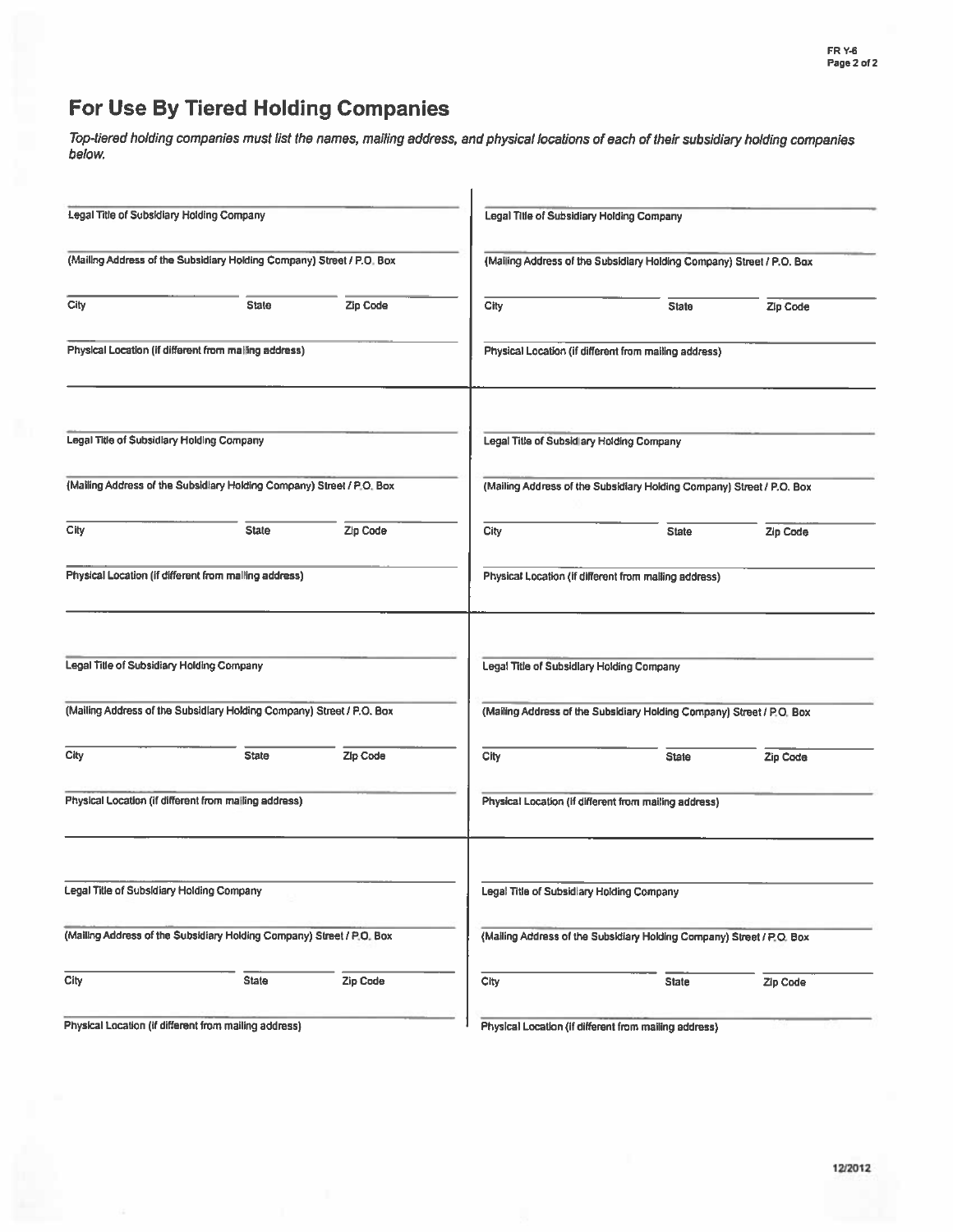### **Form FR Y-6**

# **Bar Harbor Bankshares, Inc. Bar Harbor, Maine 04609 Fiscal Year Ending December 31, 2020**

1: a) The BHC is required to prepare form 10K with the SEC. 1: b) The BHC does prepare an annual report for its shareholders.

2a: Organizational Chart

# **All subsidiaries are 100% owned.**



### **LEI not applicable unless otherwise noted**

2b: Domestic Branch Listing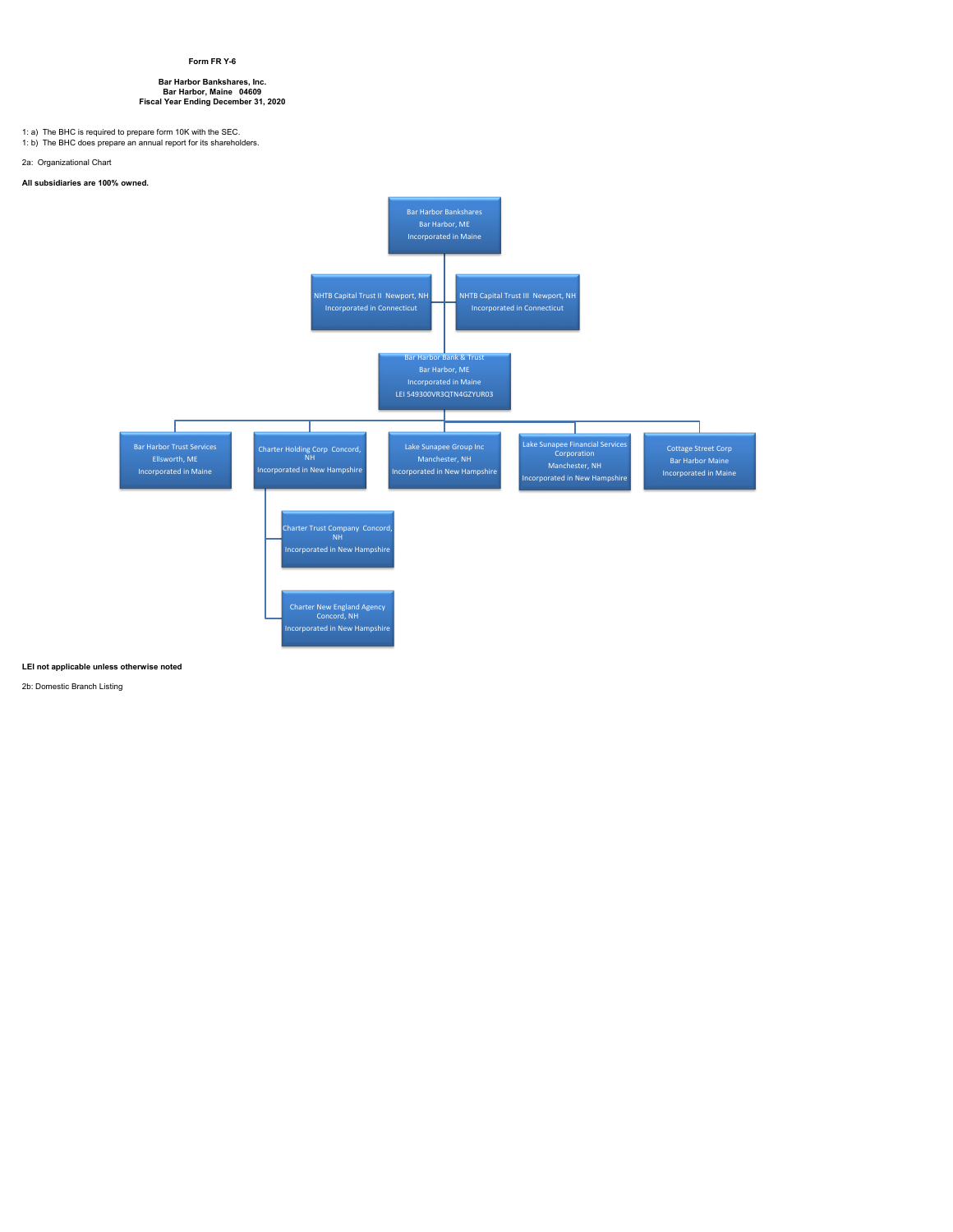**Results:** A list of branches for your depository mstitution: BAR HARBOR BANK AND TRUST COMPANY (ID: RSSD: 522605)<br>This depository institution is held by BAR HARBOR BANKSHARES (1115385) of BAR HARBOR, ME.<br>The data are as o

**Reconciliation and Verification Steps**<br>1. In the <mark>Data Action</mark> column of each branch row, enter one or more of the actions specified below<br>2. If required, enter the date in the **Effective Date** column

Advoch the branch information is correct, enter 'OK' in the Data Action column.<br>Change: If the branch information is incorrect in complete, enter the data action column and the date when this information first became valid

If printing this list, you may need to adjust your page setup in MS Excel. Try using landscape orientation, page scaling, and/or legal sized paper.

Submission Procedure<br>When you are finished, send a saved copy to your FRB contact. See the detailed instructions on this site for more information<br>If you are e-mailing this to your FRB contact, put your institution name, c

Note:<br>To satify the **FR Y-10 reporting requirements**, you must also submit FR Y-10 Domestic Branch Schedules for each branch with a **Data Action** of Change, Close, Delete, or Add<br>The FR Y-10 report may be submitted in a ha

\* FDIC UNINUM, Office Number, and ID RSSD columns are for reference only. Verification of these values is not required.

| BAR HARBOR<br>04609<br>HANCOCK<br>522605<br>Full Service (Head Office)<br>522605<br>BAR HARBOR BANK AND TRUST COMPANY<br>82 MAIN STREET<br>ME<br>UNITED STATES<br>AR HARBOR BANK AND TRUST COMPANY<br><b>Not Required</b><br>Not Required<br>4495668<br>Full Service<br>MAIN STREET BANGOR BRANCH<br>201 MAIN STREET<br>BANGOR<br>ME<br>04401<br>PENOBSCOT<br>UNITED STATES<br><b>Not Required</b><br>Not Required<br>AR HARBOR BANK AND TRUST COMPANY<br>522605<br>04401<br>PENOBSCOT<br>522605<br><b>Full Service</b><br>518309<br>STILLWATER AVE BANGOR BRANCH<br>920 STILLWATER AVE<br>BANGOR<br>MF<br>UNITED STATES<br>Not Required<br>Not Required<br><b>3AR HARBOR BANK AND TRUST COMPANY</b><br>MF<br>522605<br>Full Service<br>462103<br>UNION STREET BANGOR BRANCH<br>992 UNION STREET<br><b>ANGOR</b><br>04401<br>PENOBSCOT<br><b>JNITED STATES</b><br>Not Required<br>AR HARBOR BANK AND TRUST COMPANY<br><b>Not Required</b><br>ME<br><b>Full Service</b><br>498308<br>BLUE HILL BRANCH<br>21 MAIN STREET<br><b>BLUE HILL</b><br>04614<br>HANCOCK<br>UNITED STATES<br>Not Required<br>522605<br>Not Required<br>3AR HARBOR BANK AND TRUST COMPANY<br>522609<br>462505<br><b>BREWER BRANCH</b><br>366 WILSON STREET<br>BREWER<br>ME<br>04412<br>PENOBSCOT<br>UNITED STATES<br><b>3AR HARBOR BANK AND TRUST COMPANY</b><br><b>Full Service</b><br><b>Not Required</b><br>Not Required<br>5544527<br><b>BRUNSWICK</b><br>148 BATH ROAD<br>ME<br>04011<br>CUMBERLAND<br><b>JNITED STATES</b><br>AR HARBOR BANK AND TRUST COMPANY<br>522605<br>Full Service<br>BRUNSWICK<br><b>Not Required</b><br>Not Required<br>MF<br>04627<br><b>Full Service</b><br>524300<br>DEER ISLE BRANCH<br>25 CHURCH STREET<br>DEER ISLE<br><b>HANCOCK</b><br>522605<br><b>JNITED STATES</b><br>Not Required<br>AR HARBOR BANK AND TRUST COMPANY<br><b>Vot Required</b><br>04605<br>HANCOCK<br>522609<br>Full Service<br>559601<br><b>FLISWORTH RRANCH</b><br><b>125 HIGH STREET</b><br><b>ELLSWORTH</b><br>MF<br>INITED STATES<br>Not Required<br>Not Required<br>AR HARROR RANK AND TRUST COMPANY<br>431408<br>LUBEC BRANCH<br>ME<br>04652<br>WASHINGTON<br>UNITED STATES<br>522605<br><b>Full Service</b><br>68 WASHINGTON STREET<br><b>UBEC</b><br>Not Required<br>Not Required<br><b>SAR HARBOR BANK AND TRUST COMPANY</b><br>0K<br>521000<br><b>41 MAIN STREET</b><br>MACHIAS<br>ME<br>04654<br>522605<br><b>Full Service</b><br>MACHIAS BRANCH<br><b>WASHINGTON</b><br>UNITED STATES<br>Not Required<br><b>3AR HARBOR BANK AND TRUST COMPANY</b><br><b>Not Required</b><br>04658<br>522605<br><b>Full Service</b><br>467902<br>MILBRIDGE BRANCH<br>BRIDGE AND MAIN STREET<br>MILBRIDGE<br>ME<br><b>WASHINGTON</b><br>UNITED STATES<br><b>Not Required</b><br>Not Required<br><b>3AR HARBOR BANK AND TRUST COMPANY</b><br>3718061<br>04660<br>HANCOCK<br>522605<br>SOMESVILLE BRANCH<br>1055 MAIN STREET<br><b>MOUNT DESERT</b><br>MF<br>UNITED STATES<br>Not Required<br>Not Required<br>AR HARBOR BANK AND TRUST COMPANY<br><b>Full Service</b><br>0K<br>MF<br>04957<br>522605<br>Full Service<br>2581772<br>NEWPORT ME RRANCH<br>44 MOOSEHEAD TRAIL<br>NEWPORT<br>PENOBSCOT<br><b>JNITED STATES</b><br><b>Not Required</b><br>Not Required<br>AR HARBOR BANK AND TRUST COMPANY<br>ME<br><b>Full Service</b><br>523107<br>NORTHEAST HARBOR AGENCY BRANCH<br>111 MAIN STREET<br>NORTHEAST HARBOR<br>04662<br><b>HANCOCK</b><br>UNITED STATES<br>522605<br>Not Required<br>Not Required<br>3AR HARBOR BANK AND TRUST COMPANY<br>493602<br>ORONO BRANCH<br>04473<br>PENOBSCOT<br>UNITED STATES<br>522605<br><b>Full Service</b><br><b>69 MAIN STREET</b><br>ORONO<br>ME<br><b>Not Required</b><br>Not Required<br>3AR HARBOR BANK AND TRUST COMPANY<br>396002<br>PITTSFIELD BRANCH<br>109 MAIN STREET<br>PITTSFIELD<br>04967<br>SOMERSET<br><b>JNITED STATES</b><br><b>3AR HARBOR BANK AND TRUST COMPANY</b><br>522605<br>Full Service<br>ME<br><b>Not Required</b><br>Not Required<br>245 CAMDEN ST<br>ROCKLAND<br>MF<br>04841<br>KNOX<br>522605<br><b>Full Service</b><br>320502<br>ROCKLAND BRANCH<br>UNITED STATES<br>Not Required<br><b>Not Required</b><br>3AR HARBOR BANK AND TRUST COMPANY<br>522605<br>3773202<br>SOUTH CHINA BRANCH<br>368 ROUTE 3<br><b>SOLITH CHINA</b><br>MF<br>04358<br>KENNEBEC<br>INITED STATES<br>Not Required<br>Not Required<br><b>3AR HARBOR BANK AND TRUST COMPANY</b><br><b>Full Service</b><br>467201<br>SOUTHWEST HARBOR AGENCY BRANCH<br>314 MAIN STREET<br>SOUTHWEST HARBOR<br>ME<br>04679<br>HANCOCK<br>UNITED STATES<br>522605<br><b>Full Service</b><br>Not Required<br>Not Required<br><b>3AR HARBOR BANK AND TRUST COMPANY</b><br>2877260<br>ME<br>04901<br>KENNEBEC<br>522605<br><b>Full Service</b><br>WATERVILLE MAIN STREET BRANCH<br>335 MAIN STREET<br>WATERVILLE<br>UNITED STATES<br><b>3AR HARBOR BANK AND TRUST COMPANY</b><br><b>Not Required</b><br>Not Required<br>532408<br><b>Full Service</b><br>WINTER HARBOR BRANCH<br>385 MAIN STREET<br><b>WINTER HARBOR</b><br>ME<br>04693<br>HANCOCK<br>UNITED STATES<br><b>Not Required</b><br>Not Required<br>522609<br>AR HARBOR BANK AND TRUST COMPANY<br>4150248<br>03216<br>522605<br><b>Full Service</b><br>ANDOVER BRANCH<br>7 LAWRENCE ST<br>ANDOVER<br><b>NH</b><br>MERRIMACK<br><b>UNITED STATES</b><br>Not Required<br>Not Required<br><b>3AR HARBOR BANK AND TRUST COMPANY</b><br>522605<br>Full Service<br>583101<br><b>BRADFORD BRANCH</b><br>115 EAST MAIN STREET<br>BRADFORD<br>NН<br>03221<br>MERRIMACK<br><b>JNITED STATES</b><br>Not Required<br>AR HARBOR BANK AND TRUST COMPANY<br><b>Not Required</b><br>03743<br><b>Full Service</b><br>4150220<br><b>CLAREMONT BRANCH</b><br>345 WASHINGTON STREET<br>CLAREMONT<br>NH<br>SULLIVAN<br>UNITED STATES<br>522605<br>Not Required<br>Not Required<br>AR HARBOR BANK AND TRUST COMPANY<br>522605<br>4974967<br>CONCORD LOUDON ROAD BRANCH<br>8 LOUDON ROAD<br>NH.<br>03301<br>MERRIMACK<br>UNITED STATES<br><b>Full Service</b><br>CONCORD<br>Not Required<br>Not Required<br>BAR HARBOR BANK AND TRUST COMPANY<br>4150426<br><b>ENFIELD BRANCH</b><br>468 US ROUTE 4<br>NH.<br>03748<br>GRAFTON<br>UNITED STATES<br>AR HARBOR BANK AND TRUST COMPANY<br>522605<br>Full Service<br>ENFIELD<br>Not Required<br>Not Required<br>03753<br>338301<br>165 ROUTE 10 N<br><b>GRANTHAM</b><br><b>NH</b><br>522605<br><b>Full Service</b><br><b>GRANTHAM BRANCH</b><br>SHITIVAN<br>UNITED STATES<br><b>Not Required</b><br>AR HARBOR BANK AND TRUST COMPANY<br><b>Not Required</b><br>3595628<br>HANOVER BRANCH<br>68 SOUTH MAIN STREET<br>HANOVER<br>NH<br>03755<br>GRAFTON<br>UNITED STATES<br>522605<br><b>Full Service</b><br>Not Required<br>Not Required<br>3AR HARBOR BANK AND TRUST COMPANY<br>4150239<br>HILLSBORO BRANCH<br>15 ANTRIM RD<br>HILLSBOROUGH<br>03244<br><b>HILLSBOROUG</b><br><b>UNITED STATES</b><br>522605<br>Full Service<br>NH.<br>Not Required<br>Not Required<br><b>3AR HARBOR BANK AND TRUST COMPANY</b><br>HANOVER STREET BRANCH<br>106 HANOVER STREET<br>NН<br>03766<br><b>GRAFTON</b><br><b>JNITED STATES</b><br>522605<br><b>Full Service</b><br>1845123<br>EBANON<br>lot Required<br>Not Required<br>AR HARBOR BANK AND TRUST COMPANY<br>LEBANON HEATER ROAD BRANCH<br>200 HEATER ROAD<br><b>NH</b><br>03766<br><b>GRAFTON</b><br>UNITED STATES<br>522605<br><b>Full Service</b><br>4150444<br>LEBANON<br>Not Required<br>Not Required<br>BAR HARBOR BANK AND TRUST COMPANY<br>5432978<br>522605<br>MANCHESTER RRANCH<br>1000 ELM STREET, SUITE 101<br>MANCHESTER<br><b>NH</b><br>03101<br>HILLSBOROLIGE<br><b>UNITED STATES</b><br>Not Required<br><b>Full Service</b><br>Not Required<br><b>SAR HARBOR BANK AND TRUST COMPANY</b><br>3549715<br>MILFORD BRANCH<br>32 ELM STREET<br>MILFORD<br>NH<br>03055<br>HILLSBOROUG<br>UNITED STATES<br>522605<br><b>Full Service</b><br><b>Vot Required</b><br><b>Not Required</b><br><b>SAR HARBOR BANK AND TRUST COMPANY</b><br><b>Full Service</b><br>3637993<br>NASHUA BRANCH<br>188 MAIN STREET<br>NASHUA<br>NH<br>03060<br><b>HILLSBOROUGH</b><br><b>UNITED STATES</b><br>Not Required<br><b>3AR HARBOR BANK AND TRUST COMPANY</b><br>522605<br>Not Required<br>4150378<br>NEW LONDON MAIN STREET BRANCH<br>321 MAIN STREET<br>03257<br>MERRIMACK<br><b>JNITED STATES</b><br>522605<br><b>Full Service</b><br>NEW LONDON<br>NH.<br><b>Vot Required</b><br>Not Required<br>AR HARBOR BANK AND TRUST COMPANY<br>4150387<br>NEW LONDON NEWPORT ROAD BRANCH<br>03257<br>MERRIMACK<br>UNITED STATES<br>522605<br>Full Service<br>116 NEWPORT ROAD<br>NEW LONDON<br>NH<br>Not Required<br>Not Required<br><b>3AR HARBOR BANK AND TRUST COMPANY</b><br><b>NH</b><br>03255<br>522605<br><b>Full Service</b><br>4150529<br>NEWBURY BRANCH<br>976 ROUTE 103<br>NEWBURY<br>MERRIMACK<br><b>UNITED STATES</b><br>Not Required<br>Not Required<br><b>SAR HARBOR BANK AND TRUST COMPANY</b><br>91101<br>LAKE SUNAPEE BRANCH<br>9 MAIN STREET, BOX 29<br>NH<br>03773<br>SULLIVAN<br>UNITED STATES<br>522605<br><b>Full Service</b><br>NEWPORT<br><b>Not Required</b><br>Not Required<br>3AR HARBOR BANK AND TRUST COMPANY<br>4150181<br>PETERBOROUGH BRANCH<br>2 MAIN STREET<br>03458<br><b>HILLSBOROUGI</b><br><b>UNITED STATES</b><br>522605<br><b>Full Service</b><br>PETERBOROUGH<br>NH.<br>Not Required<br>Not Required<br><b>3AR HARBOR BANK AND TRUST COMPANY</b><br>90609<br><b>565 ROUTE 11</b><br>03782<br><b>JNITED STATES</b><br>522605<br><b>Full Service</b><br>SUNAPEE BRANCH<br>SUNAPEE<br>űН<br>SULLIVAN<br><b>Vot Required</b><br>Not Required<br>AR HARBOR BANK AND TRUST COMPANY<br><b>Full Service</b><br>4176695<br>WEST LEBANON BRANCH<br>83 MAIN STREET<br>WEST LEBANON<br>NH<br>03784<br>GRAFTON<br>UNITED STATES<br>522605<br>Not Required<br>Not Required<br><b>3AR HARBOR BANK AND TRUST COMPANY</b><br>522605<br>261904 PARK STREET BRANDON BRANCH<br><b>2 PARK STREET</b><br>RRANDON<br>05733<br>RUTLAND<br><b>UNITED STATES</b><br><b>Full Service</b><br>vT<br>Not Required<br>Not Required<br>3AR HARBOR BANK AND TRUST COMPANY<br>2245805<br>PITTSFORD BRANCH<br>ROUTE 7 & DEPOT HILL ROAD, ROUTE 7<br>05763<br>RUTLAND<br><b>JNITED STATES</b><br>522605<br><b>Full Service</b><br>PITTSFORD<br><b>Not Required</b><br>Not Required<br><b>SAR HARBOR BANK AND TRUST COMPANY</b><br><b>Full Service</b><br>2618977<br>JUSTIN MORGAN PLAZA BRANCH<br>189 VT ROUTE 12 SOUTH<br>RANDOLPH<br>VT<br>05060<br>ORANGE<br>UNITED STATES<br>522605<br><b>Not Required</b><br>Not Required<br>AR HARBOR BANK AND TRUST COMPANY<br>RANDOLPH MAIN OFFICE<br>21 N MAIN STREET<br>05060<br>ORANGE<br>UNITED STATES<br>522605<br><b>Full Service</b><br>521608<br>RANDOLPH<br>VT<br><b>Vot Required</b><br>Not Required<br><b>3AR HARBOR BANK AND TRUST COMPANY</b><br>288004<br>ROCHESTER BRANCH<br>85 NORTH MAIN STREET<br>ROCHESTER<br>05767<br>WINDSOR<br>UNITED STATES<br><b>3AR HARBOR BANK AND TRUST COMPANY</b><br>522605<br>Full Service<br>Not Required<br>Not Required<br>vT<br>05032<br>VT<br><b>WINDSOR</b><br>522605<br><b>Full Service</b><br>399601<br>RETHEL RRANCH<br>1583 VT HIGHWAY 107<br>ROYALTON<br>UNITED STATES<br><b>Vot Required</b><br>Not Required<br><b>SAR HARBOR BANK AND TRUST COMPANY</b><br>3449561<br>WOODSTOCK AVENUE BRANCH<br>100 WOODSTOCK AVENUE<br>05701<br>RUTLAND<br>UNITED STATES<br>522605<br><b>Full Service</b><br>RUTLAND<br>VT<br>Not Required<br>Not Required<br><b>3AR HARBOR BANK AND TRUST COMPANY</b><br>582207<br>05068<br>WINDSOR<br>522605<br>Full Service<br>SOUTH ROYALTON BRANCH<br>52 RAILROAD STREET<br>SOUTH ROYALTON<br>UNITED STATES<br>Not Required<br><b>3AR HARBOR BANK AND TRUST COMPANY</b><br>vτ<br>Not Required<br>289609<br>05679<br>DRANGE<br>522605<br><b>Full Service</b><br>WILLIAMSTOWN OFFICE<br>20 METHODIST LANE<br>WILLIAMSTOWN<br><b>JNITED STATES</b><br>lot Required<br>Not Required<br>AR HARBOR BANK AND TRUST COMPANY<br>05091<br>WINDSOR<br>522605<br><b>Full Service</b><br>1413139<br>FIRST COMMUNITY MAIN OFFICE<br>ONE BOND STREET<br>WOODSTOCK<br>VT<br>UNITED STATES<br><b>Not Required</b><br>Not Required<br><b>3AR HARBOR BANK AND TRUST COMPANY</b><br>3621853<br>WEST WOODSTOCK DRIVE UP BRANCH<br>906 W WOODSTOCK RD<br>05091<br><b>WINDSOR</b><br><b>3AR HARBOR BANK AND TRUST COMPANY</b><br>522605<br>imited Service<br>WOODSTOCK<br>UNITED STATES<br>Not Required<br>Not Required<br>VT<br><b>ADD</b><br>1/5/2021 Full Service<br>BEDFORD BRANCH<br>3 KILTON RD<br>BEDFORD<br>NH<br>03110<br>HILLSBOROUGH<br><b>UNITED STATES</b><br><b>3AR HARBOR BANK AND TRUST COMPANY</b><br>522605 |           | Data Action   Effective Date   Branch Service Type | Branch ID RSSD* | <b>Popular Name</b> | <b>Street Address</b> | City | State | Zip Code County | Country | FDIC UNINUM* Office Number* | <b>Head Office</b> | Head Office ID RSSD* Comments |  |
|-----------------------------------------------------------------------------------------------------------------------------------------------------------------------------------------------------------------------------------------------------------------------------------------------------------------------------------------------------------------------------------------------------------------------------------------------------------------------------------------------------------------------------------------------------------------------------------------------------------------------------------------------------------------------------------------------------------------------------------------------------------------------------------------------------------------------------------------------------------------------------------------------------------------------------------------------------------------------------------------------------------------------------------------------------------------------------------------------------------------------------------------------------------------------------------------------------------------------------------------------------------------------------------------------------------------------------------------------------------------------------------------------------------------------------------------------------------------------------------------------------------------------------------------------------------------------------------------------------------------------------------------------------------------------------------------------------------------------------------------------------------------------------------------------------------------------------------------------------------------------------------------------------------------------------------------------------------------------------------------------------------------------------------------------------------------------------------------------------------------------------------------------------------------------------------------------------------------------------------------------------------------------------------------------------------------------------------------------------------------------------------------------------------------------------------------------------------------------------------------------------------------------------------------------------------------------------------------------------------------------------------------------------------------------------------------------------------------------------------------------------------------------------------------------------------------------------------------------------------------------------------------------------------------------------------------------------------------------------------------------------------------------------------------------------------------------------------------------------------------------------------------------------------------------------------------------------------------------------------------------------------------------------------------------------------------------------------------------------------------------------------------------------------------------------------------------------------------------------------------------------------------------------------------------------------------------------------------------------------------------------------------------------------------------------------------------------------------------------------------------------------------------------------------------------------------------------------------------------------------------------------------------------------------------------------------------------------------------------------------------------------------------------------------------------------------------------------------------------------------------------------------------------------------------------------------------------------------------------------------------------------------------------------------------------------------------------------------------------------------------------------------------------------------------------------------------------------------------------------------------------------------------------------------------------------------------------------------------------------------------------------------------------------------------------------------------------------------------------------------------------------------------------------------------------------------------------------------------------------------------------------------------------------------------------------------------------------------------------------------------------------------------------------------------------------------------------------------------------------------------------------------------------------------------------------------------------------------------------------------------------------------------------------------------------------------------------------------------------------------------------------------------------------------------------------------------------------------------------------------------------------------------------------------------------------------------------------------------------------------------------------------------------------------------------------------------------------------------------------------------------------------------------------------------------------------------------------------------------------------------------------------------------------------------------------------------------------------------------------------------------------------------------------------------------------------------------------------------------------------------------------------------------------------------------------------------------------------------------------------------------------------------------------------------------------------------------------------------------------------------------------------------------------------------------------------------------------------------------------------------------------------------------------------------------------------------------------------------------------------------------------------------------------------------------------------------------------------------------------------------------------------------------------------------------------------------------------------------------------------------------------------------------------------------------------------------------------------------------------------------------------------------------------------------------------------------------------------------------------------------------------------------------------------------------------------------------------------------------------------------------------------------------------------------------------------------------------------------------------------------------------------------------------------------------------------------------------------------------------------------------------------------------------------------------------------------------------------------------------------------------------------------------------------------------------------------------------------------------------------------------------------------------------------------------------------------------------------------------------------------------------------------------------------------------------------------------------------------------------------------------------------------------------------------------------------------------------------------------------------------------------------------------------------------------------------------------------------------------------------------------------------------------------------------------------------------------------------------------------------------------------------------------------------------------------------------------------------------------------------------------------------------------------------------------------------------------------------------------------------------------------------------------------------------------------------------------------------------------------------------------------------------------------------------------------------------------------------------------------------------------------------------------------------------------------------------------------------------------------------------------------------------------------------------------------------------------------------------------------------------------------------------------------------------------------------------------------------------------------------------------------------------------------------------------------------------------------------------------------------------------------------------------------------------------------------------------------------------------------------------------------------------------------------------------------------------------------------------------------------------------------------------------------------------------------------------------------------------------------------------------------------------------------------------------------------------------------------------------------------------------------------------------------------------------------------------------------------------------------------------------------------------------------------------------------------------------------------------------------------------------------------------------------------------------------------------------------------------------------------------------------------------------------------------------------------------------------------------------------------------------------------------------------------------------------------------------------------------------------------------------------------------------------------------------------------------------------------------------------------------------------------------------------------------------------------------------------------------------------------------------------------------------------------------------------------------------------------------------------------------------------------------------------------------------------------------------------------------------------------------------------------------------------------------------------------------------------------------------------------------------------------------------------------------------------------------------------------------------------------------------------------------------------------------------------------------------------------------------------------------------------------------------------------------------------------------------------------------------------------------------------------------------------------------------------------------------------------------------------------------------------------------------------------------------------------------------------------------------------------------------------------------------------------------------------------------------------------------------------------------------------------------------------------------------------------------------------------------------------------------------------------------------------------------------------------------------------------------------------------------------------------------------------------------------------------------------------------------------------------------------------------------------------------------------------------------------------------------------------------------------------------------------------------------------------------------------------------------------------------------------------------------------------------------------------------------------------------------------------------------------------------------|-----------|----------------------------------------------------|-----------------|---------------------|-----------------------|------|-------|-----------------|---------|-----------------------------|--------------------|-------------------------------|--|
|                                                                                                                                                                                                                                                                                                                                                                                                                                                                                                                                                                                                                                                                                                                                                                                                                                                                                                                                                                                                                                                                                                                                                                                                                                                                                                                                                                                                                                                                                                                                                                                                                                                                                                                                                                                                                                                                                                                                                                                                                                                                                                                                                                                                                                                                                                                                                                                                                                                                                                                                                                                                                                                                                                                                                                                                                                                                                                                                                                                                                                                                                                                                                                                                                                                                                                                                                                                                                                                                                                                                                                                                                                                                                                                                                                                                                                                                                                                                                                                                                                                                                                                                                                                                                                                                                                                                                                                                                                                                                                                                                                                                                                                                                                                                                                                                                                                                                                                                                                                                                                                                                                                                                                                                                                                                                                                                                                                                                                                                                                                                                                                                                                                                                                                                                                                                                                                                                                                                                                                                                                                                                                                                                                                                                                                                                                                                                                                                                                                                                                                                                                                                                                                                                                                                                                                                                                                                                                                                                                                                                                                                                                                                                                                                                                                                                                                                                                                                                                                                                                                                                                                                                                                                                                                                                                                                                                                                                                                                                                                                                                                                                                                                                                                                                                                                                                                                                                                                                                                                                                                                                                                                                                                                                                                                                                                                                                                                                                                                                                                                                                                                                                                                                                                                                                                                                                                                                                                                                                                                                                                                                                                                                                                                                                                                                                                                                                                                                                                                                                                                                                                                                                                                                                                                                                                                                                                                                                                                                                                                                                                                                                                                                                                                                                                                                                                                                                                                                                                                                                                                                                                                                                                                                                                                                                                                                                                                                                                                                                                                                                                                                                                                                                                                                                                                                                                                                                                                                                                                                                                                                                                                                                                                                                                                                                                                                                                                                                                                                                                                                                                                                                                                                                               | OK        |                                                    |                 |                     |                       |      |       |                 |         |                             |                    |                               |  |
|                                                                                                                                                                                                                                                                                                                                                                                                                                                                                                                                                                                                                                                                                                                                                                                                                                                                                                                                                                                                                                                                                                                                                                                                                                                                                                                                                                                                                                                                                                                                                                                                                                                                                                                                                                                                                                                                                                                                                                                                                                                                                                                                                                                                                                                                                                                                                                                                                                                                                                                                                                                                                                                                                                                                                                                                                                                                                                                                                                                                                                                                                                                                                                                                                                                                                                                                                                                                                                                                                                                                                                                                                                                                                                                                                                                                                                                                                                                                                                                                                                                                                                                                                                                                                                                                                                                                                                                                                                                                                                                                                                                                                                                                                                                                                                                                                                                                                                                                                                                                                                                                                                                                                                                                                                                                                                                                                                                                                                                                                                                                                                                                                                                                                                                                                                                                                                                                                                                                                                                                                                                                                                                                                                                                                                                                                                                                                                                                                                                                                                                                                                                                                                                                                                                                                                                                                                                                                                                                                                                                                                                                                                                                                                                                                                                                                                                                                                                                                                                                                                                                                                                                                                                                                                                                                                                                                                                                                                                                                                                                                                                                                                                                                                                                                                                                                                                                                                                                                                                                                                                                                                                                                                                                                                                                                                                                                                                                                                                                                                                                                                                                                                                                                                                                                                                                                                                                                                                                                                                                                                                                                                                                                                                                                                                                                                                                                                                                                                                                                                                                                                                                                                                                                                                                                                                                                                                                                                                                                                                                                                                                                                                                                                                                                                                                                                                                                                                                                                                                                                                                                                                                                                                                                                                                                                                                                                                                                                                                                                                                                                                                                                                                                                                                                                                                                                                                                                                                                                                                                                                                                                                                                                                                                                                                                                                                                                                                                                                                                                                                                                                                                                                                                                               | <b>OK</b> |                                                    |                 |                     |                       |      |       |                 |         |                             |                    |                               |  |
|                                                                                                                                                                                                                                                                                                                                                                                                                                                                                                                                                                                                                                                                                                                                                                                                                                                                                                                                                                                                                                                                                                                                                                                                                                                                                                                                                                                                                                                                                                                                                                                                                                                                                                                                                                                                                                                                                                                                                                                                                                                                                                                                                                                                                                                                                                                                                                                                                                                                                                                                                                                                                                                                                                                                                                                                                                                                                                                                                                                                                                                                                                                                                                                                                                                                                                                                                                                                                                                                                                                                                                                                                                                                                                                                                                                                                                                                                                                                                                                                                                                                                                                                                                                                                                                                                                                                                                                                                                                                                                                                                                                                                                                                                                                                                                                                                                                                                                                                                                                                                                                                                                                                                                                                                                                                                                                                                                                                                                                                                                                                                                                                                                                                                                                                                                                                                                                                                                                                                                                                                                                                                                                                                                                                                                                                                                                                                                                                                                                                                                                                                                                                                                                                                                                                                                                                                                                                                                                                                                                                                                                                                                                                                                                                                                                                                                                                                                                                                                                                                                                                                                                                                                                                                                                                                                                                                                                                                                                                                                                                                                                                                                                                                                                                                                                                                                                                                                                                                                                                                                                                                                                                                                                                                                                                                                                                                                                                                                                                                                                                                                                                                                                                                                                                                                                                                                                                                                                                                                                                                                                                                                                                                                                                                                                                                                                                                                                                                                                                                                                                                                                                                                                                                                                                                                                                                                                                                                                                                                                                                                                                                                                                                                                                                                                                                                                                                                                                                                                                                                                                                                                                                                                                                                                                                                                                                                                                                                                                                                                                                                                                                                                                                                                                                                                                                                                                                                                                                                                                                                                                                                                                                                                                                                                                                                                                                                                                                                                                                                                                                                                                                                                                                                               | 0K.       |                                                    |                 |                     |                       |      |       |                 |         |                             |                    |                               |  |
|                                                                                                                                                                                                                                                                                                                                                                                                                                                                                                                                                                                                                                                                                                                                                                                                                                                                                                                                                                                                                                                                                                                                                                                                                                                                                                                                                                                                                                                                                                                                                                                                                                                                                                                                                                                                                                                                                                                                                                                                                                                                                                                                                                                                                                                                                                                                                                                                                                                                                                                                                                                                                                                                                                                                                                                                                                                                                                                                                                                                                                                                                                                                                                                                                                                                                                                                                                                                                                                                                                                                                                                                                                                                                                                                                                                                                                                                                                                                                                                                                                                                                                                                                                                                                                                                                                                                                                                                                                                                                                                                                                                                                                                                                                                                                                                                                                                                                                                                                                                                                                                                                                                                                                                                                                                                                                                                                                                                                                                                                                                                                                                                                                                                                                                                                                                                                                                                                                                                                                                                                                                                                                                                                                                                                                                                                                                                                                                                                                                                                                                                                                                                                                                                                                                                                                                                                                                                                                                                                                                                                                                                                                                                                                                                                                                                                                                                                                                                                                                                                                                                                                                                                                                                                                                                                                                                                                                                                                                                                                                                                                                                                                                                                                                                                                                                                                                                                                                                                                                                                                                                                                                                                                                                                                                                                                                                                                                                                                                                                                                                                                                                                                                                                                                                                                                                                                                                                                                                                                                                                                                                                                                                                                                                                                                                                                                                                                                                                                                                                                                                                                                                                                                                                                                                                                                                                                                                                                                                                                                                                                                                                                                                                                                                                                                                                                                                                                                                                                                                                                                                                                                                                                                                                                                                                                                                                                                                                                                                                                                                                                                                                                                                                                                                                                                                                                                                                                                                                                                                                                                                                                                                                                                                                                                                                                                                                                                                                                                                                                                                                                                                                                                                                                               | 0K        |                                                    |                 |                     |                       |      |       |                 |         |                             |                    |                               |  |
|                                                                                                                                                                                                                                                                                                                                                                                                                                                                                                                                                                                                                                                                                                                                                                                                                                                                                                                                                                                                                                                                                                                                                                                                                                                                                                                                                                                                                                                                                                                                                                                                                                                                                                                                                                                                                                                                                                                                                                                                                                                                                                                                                                                                                                                                                                                                                                                                                                                                                                                                                                                                                                                                                                                                                                                                                                                                                                                                                                                                                                                                                                                                                                                                                                                                                                                                                                                                                                                                                                                                                                                                                                                                                                                                                                                                                                                                                                                                                                                                                                                                                                                                                                                                                                                                                                                                                                                                                                                                                                                                                                                                                                                                                                                                                                                                                                                                                                                                                                                                                                                                                                                                                                                                                                                                                                                                                                                                                                                                                                                                                                                                                                                                                                                                                                                                                                                                                                                                                                                                                                                                                                                                                                                                                                                                                                                                                                                                                                                                                                                                                                                                                                                                                                                                                                                                                                                                                                                                                                                                                                                                                                                                                                                                                                                                                                                                                                                                                                                                                                                                                                                                                                                                                                                                                                                                                                                                                                                                                                                                                                                                                                                                                                                                                                                                                                                                                                                                                                                                                                                                                                                                                                                                                                                                                                                                                                                                                                                                                                                                                                                                                                                                                                                                                                                                                                                                                                                                                                                                                                                                                                                                                                                                                                                                                                                                                                                                                                                                                                                                                                                                                                                                                                                                                                                                                                                                                                                                                                                                                                                                                                                                                                                                                                                                                                                                                                                                                                                                                                                                                                                                                                                                                                                                                                                                                                                                                                                                                                                                                                                                                                                                                                                                                                                                                                                                                                                                                                                                                                                                                                                                                                                                                                                                                                                                                                                                                                                                                                                                                                                                                                                                                                               | OK        |                                                    |                 |                     |                       |      |       |                 |         |                             |                    |                               |  |
|                                                                                                                                                                                                                                                                                                                                                                                                                                                                                                                                                                                                                                                                                                                                                                                                                                                                                                                                                                                                                                                                                                                                                                                                                                                                                                                                                                                                                                                                                                                                                                                                                                                                                                                                                                                                                                                                                                                                                                                                                                                                                                                                                                                                                                                                                                                                                                                                                                                                                                                                                                                                                                                                                                                                                                                                                                                                                                                                                                                                                                                                                                                                                                                                                                                                                                                                                                                                                                                                                                                                                                                                                                                                                                                                                                                                                                                                                                                                                                                                                                                                                                                                                                                                                                                                                                                                                                                                                                                                                                                                                                                                                                                                                                                                                                                                                                                                                                                                                                                                                                                                                                                                                                                                                                                                                                                                                                                                                                                                                                                                                                                                                                                                                                                                                                                                                                                                                                                                                                                                                                                                                                                                                                                                                                                                                                                                                                                                                                                                                                                                                                                                                                                                                                                                                                                                                                                                                                                                                                                                                                                                                                                                                                                                                                                                                                                                                                                                                                                                                                                                                                                                                                                                                                                                                                                                                                                                                                                                                                                                                                                                                                                                                                                                                                                                                                                                                                                                                                                                                                                                                                                                                                                                                                                                                                                                                                                                                                                                                                                                                                                                                                                                                                                                                                                                                                                                                                                                                                                                                                                                                                                                                                                                                                                                                                                                                                                                                                                                                                                                                                                                                                                                                                                                                                                                                                                                                                                                                                                                                                                                                                                                                                                                                                                                                                                                                                                                                                                                                                                                                                                                                                                                                                                                                                                                                                                                                                                                                                                                                                                                                                                                                                                                                                                                                                                                                                                                                                                                                                                                                                                                                                                                                                                                                                                                                                                                                                                                                                                                                                                                                                                                                                               | 0K        |                                                    |                 |                     |                       |      |       |                 |         |                             |                    |                               |  |
|                                                                                                                                                                                                                                                                                                                                                                                                                                                                                                                                                                                                                                                                                                                                                                                                                                                                                                                                                                                                                                                                                                                                                                                                                                                                                                                                                                                                                                                                                                                                                                                                                                                                                                                                                                                                                                                                                                                                                                                                                                                                                                                                                                                                                                                                                                                                                                                                                                                                                                                                                                                                                                                                                                                                                                                                                                                                                                                                                                                                                                                                                                                                                                                                                                                                                                                                                                                                                                                                                                                                                                                                                                                                                                                                                                                                                                                                                                                                                                                                                                                                                                                                                                                                                                                                                                                                                                                                                                                                                                                                                                                                                                                                                                                                                                                                                                                                                                                                                                                                                                                                                                                                                                                                                                                                                                                                                                                                                                                                                                                                                                                                                                                                                                                                                                                                                                                                                                                                                                                                                                                                                                                                                                                                                                                                                                                                                                                                                                                                                                                                                                                                                                                                                                                                                                                                                                                                                                                                                                                                                                                                                                                                                                                                                                                                                                                                                                                                                                                                                                                                                                                                                                                                                                                                                                                                                                                                                                                                                                                                                                                                                                                                                                                                                                                                                                                                                                                                                                                                                                                                                                                                                                                                                                                                                                                                                                                                                                                                                                                                                                                                                                                                                                                                                                                                                                                                                                                                                                                                                                                                                                                                                                                                                                                                                                                                                                                                                                                                                                                                                                                                                                                                                                                                                                                                                                                                                                                                                                                                                                                                                                                                                                                                                                                                                                                                                                                                                                                                                                                                                                                                                                                                                                                                                                                                                                                                                                                                                                                                                                                                                                                                                                                                                                                                                                                                                                                                                                                                                                                                                                                                                                                                                                                                                                                                                                                                                                                                                                                                                                                                                                                                                                               | OK        |                                                    |                 |                     |                       |      |       |                 |         |                             |                    |                               |  |
|                                                                                                                                                                                                                                                                                                                                                                                                                                                                                                                                                                                                                                                                                                                                                                                                                                                                                                                                                                                                                                                                                                                                                                                                                                                                                                                                                                                                                                                                                                                                                                                                                                                                                                                                                                                                                                                                                                                                                                                                                                                                                                                                                                                                                                                                                                                                                                                                                                                                                                                                                                                                                                                                                                                                                                                                                                                                                                                                                                                                                                                                                                                                                                                                                                                                                                                                                                                                                                                                                                                                                                                                                                                                                                                                                                                                                                                                                                                                                                                                                                                                                                                                                                                                                                                                                                                                                                                                                                                                                                                                                                                                                                                                                                                                                                                                                                                                                                                                                                                                                                                                                                                                                                                                                                                                                                                                                                                                                                                                                                                                                                                                                                                                                                                                                                                                                                                                                                                                                                                                                                                                                                                                                                                                                                                                                                                                                                                                                                                                                                                                                                                                                                                                                                                                                                                                                                                                                                                                                                                                                                                                                                                                                                                                                                                                                                                                                                                                                                                                                                                                                                                                                                                                                                                                                                                                                                                                                                                                                                                                                                                                                                                                                                                                                                                                                                                                                                                                                                                                                                                                                                                                                                                                                                                                                                                                                                                                                                                                                                                                                                                                                                                                                                                                                                                                                                                                                                                                                                                                                                                                                                                                                                                                                                                                                                                                                                                                                                                                                                                                                                                                                                                                                                                                                                                                                                                                                                                                                                                                                                                                                                                                                                                                                                                                                                                                                                                                                                                                                                                                                                                                                                                                                                                                                                                                                                                                                                                                                                                                                                                                                                                                                                                                                                                                                                                                                                                                                                                                                                                                                                                                                                                                                                                                                                                                                                                                                                                                                                                                                                                                                                                                                                               | <b>OK</b> |                                                    |                 |                     |                       |      |       |                 |         |                             |                    |                               |  |
|                                                                                                                                                                                                                                                                                                                                                                                                                                                                                                                                                                                                                                                                                                                                                                                                                                                                                                                                                                                                                                                                                                                                                                                                                                                                                                                                                                                                                                                                                                                                                                                                                                                                                                                                                                                                                                                                                                                                                                                                                                                                                                                                                                                                                                                                                                                                                                                                                                                                                                                                                                                                                                                                                                                                                                                                                                                                                                                                                                                                                                                                                                                                                                                                                                                                                                                                                                                                                                                                                                                                                                                                                                                                                                                                                                                                                                                                                                                                                                                                                                                                                                                                                                                                                                                                                                                                                                                                                                                                                                                                                                                                                                                                                                                                                                                                                                                                                                                                                                                                                                                                                                                                                                                                                                                                                                                                                                                                                                                                                                                                                                                                                                                                                                                                                                                                                                                                                                                                                                                                                                                                                                                                                                                                                                                                                                                                                                                                                                                                                                                                                                                                                                                                                                                                                                                                                                                                                                                                                                                                                                                                                                                                                                                                                                                                                                                                                                                                                                                                                                                                                                                                                                                                                                                                                                                                                                                                                                                                                                                                                                                                                                                                                                                                                                                                                                                                                                                                                                                                                                                                                                                                                                                                                                                                                                                                                                                                                                                                                                                                                                                                                                                                                                                                                                                                                                                                                                                                                                                                                                                                                                                                                                                                                                                                                                                                                                                                                                                                                                                                                                                                                                                                                                                                                                                                                                                                                                                                                                                                                                                                                                                                                                                                                                                                                                                                                                                                                                                                                                                                                                                                                                                                                                                                                                                                                                                                                                                                                                                                                                                                                                                                                                                                                                                                                                                                                                                                                                                                                                                                                                                                                                                                                                                                                                                                                                                                                                                                                                                                                                                                                                                                                                               | 0K.       |                                                    |                 |                     |                       |      |       |                 |         |                             |                    |                               |  |
|                                                                                                                                                                                                                                                                                                                                                                                                                                                                                                                                                                                                                                                                                                                                                                                                                                                                                                                                                                                                                                                                                                                                                                                                                                                                                                                                                                                                                                                                                                                                                                                                                                                                                                                                                                                                                                                                                                                                                                                                                                                                                                                                                                                                                                                                                                                                                                                                                                                                                                                                                                                                                                                                                                                                                                                                                                                                                                                                                                                                                                                                                                                                                                                                                                                                                                                                                                                                                                                                                                                                                                                                                                                                                                                                                                                                                                                                                                                                                                                                                                                                                                                                                                                                                                                                                                                                                                                                                                                                                                                                                                                                                                                                                                                                                                                                                                                                                                                                                                                                                                                                                                                                                                                                                                                                                                                                                                                                                                                                                                                                                                                                                                                                                                                                                                                                                                                                                                                                                                                                                                                                                                                                                                                                                                                                                                                                                                                                                                                                                                                                                                                                                                                                                                                                                                                                                                                                                                                                                                                                                                                                                                                                                                                                                                                                                                                                                                                                                                                                                                                                                                                                                                                                                                                                                                                                                                                                                                                                                                                                                                                                                                                                                                                                                                                                                                                                                                                                                                                                                                                                                                                                                                                                                                                                                                                                                                                                                                                                                                                                                                                                                                                                                                                                                                                                                                                                                                                                                                                                                                                                                                                                                                                                                                                                                                                                                                                                                                                                                                                                                                                                                                                                                                                                                                                                                                                                                                                                                                                                                                                                                                                                                                                                                                                                                                                                                                                                                                                                                                                                                                                                                                                                                                                                                                                                                                                                                                                                                                                                                                                                                                                                                                                                                                                                                                                                                                                                                                                                                                                                                                                                                                                                                                                                                                                                                                                                                                                                                                                                                                                                                                                                                                               | OK        |                                                    |                 |                     |                       |      |       |                 |         |                             |                    |                               |  |
|                                                                                                                                                                                                                                                                                                                                                                                                                                                                                                                                                                                                                                                                                                                                                                                                                                                                                                                                                                                                                                                                                                                                                                                                                                                                                                                                                                                                                                                                                                                                                                                                                                                                                                                                                                                                                                                                                                                                                                                                                                                                                                                                                                                                                                                                                                                                                                                                                                                                                                                                                                                                                                                                                                                                                                                                                                                                                                                                                                                                                                                                                                                                                                                                                                                                                                                                                                                                                                                                                                                                                                                                                                                                                                                                                                                                                                                                                                                                                                                                                                                                                                                                                                                                                                                                                                                                                                                                                                                                                                                                                                                                                                                                                                                                                                                                                                                                                                                                                                                                                                                                                                                                                                                                                                                                                                                                                                                                                                                                                                                                                                                                                                                                                                                                                                                                                                                                                                                                                                                                                                                                                                                                                                                                                                                                                                                                                                                                                                                                                                                                                                                                                                                                                                                                                                                                                                                                                                                                                                                                                                                                                                                                                                                                                                                                                                                                                                                                                                                                                                                                                                                                                                                                                                                                                                                                                                                                                                                                                                                                                                                                                                                                                                                                                                                                                                                                                                                                                                                                                                                                                                                                                                                                                                                                                                                                                                                                                                                                                                                                                                                                                                                                                                                                                                                                                                                                                                                                                                                                                                                                                                                                                                                                                                                                                                                                                                                                                                                                                                                                                                                                                                                                                                                                                                                                                                                                                                                                                                                                                                                                                                                                                                                                                                                                                                                                                                                                                                                                                                                                                                                                                                                                                                                                                                                                                                                                                                                                                                                                                                                                                                                                                                                                                                                                                                                                                                                                                                                                                                                                                                                                                                                                                                                                                                                                                                                                                                                                                                                                                                                                                                                                                                               |           |                                                    |                 |                     |                       |      |       |                 |         |                             |                    |                               |  |
|                                                                                                                                                                                                                                                                                                                                                                                                                                                                                                                                                                                                                                                                                                                                                                                                                                                                                                                                                                                                                                                                                                                                                                                                                                                                                                                                                                                                                                                                                                                                                                                                                                                                                                                                                                                                                                                                                                                                                                                                                                                                                                                                                                                                                                                                                                                                                                                                                                                                                                                                                                                                                                                                                                                                                                                                                                                                                                                                                                                                                                                                                                                                                                                                                                                                                                                                                                                                                                                                                                                                                                                                                                                                                                                                                                                                                                                                                                                                                                                                                                                                                                                                                                                                                                                                                                                                                                                                                                                                                                                                                                                                                                                                                                                                                                                                                                                                                                                                                                                                                                                                                                                                                                                                                                                                                                                                                                                                                                                                                                                                                                                                                                                                                                                                                                                                                                                                                                                                                                                                                                                                                                                                                                                                                                                                                                                                                                                                                                                                                                                                                                                                                                                                                                                                                                                                                                                                                                                                                                                                                                                                                                                                                                                                                                                                                                                                                                                                                                                                                                                                                                                                                                                                                                                                                                                                                                                                                                                                                                                                                                                                                                                                                                                                                                                                                                                                                                                                                                                                                                                                                                                                                                                                                                                                                                                                                                                                                                                                                                                                                                                                                                                                                                                                                                                                                                                                                                                                                                                                                                                                                                                                                                                                                                                                                                                                                                                                                                                                                                                                                                                                                                                                                                                                                                                                                                                                                                                                                                                                                                                                                                                                                                                                                                                                                                                                                                                                                                                                                                                                                                                                                                                                                                                                                                                                                                                                                                                                                                                                                                                                                                                                                                                                                                                                                                                                                                                                                                                                                                                                                                                                                                                                                                                                                                                                                                                                                                                                                                                                                                                                                                                                                                               | OK        |                                                    |                 |                     |                       |      |       |                 |         |                             |                    |                               |  |
|                                                                                                                                                                                                                                                                                                                                                                                                                                                                                                                                                                                                                                                                                                                                                                                                                                                                                                                                                                                                                                                                                                                                                                                                                                                                                                                                                                                                                                                                                                                                                                                                                                                                                                                                                                                                                                                                                                                                                                                                                                                                                                                                                                                                                                                                                                                                                                                                                                                                                                                                                                                                                                                                                                                                                                                                                                                                                                                                                                                                                                                                                                                                                                                                                                                                                                                                                                                                                                                                                                                                                                                                                                                                                                                                                                                                                                                                                                                                                                                                                                                                                                                                                                                                                                                                                                                                                                                                                                                                                                                                                                                                                                                                                                                                                                                                                                                                                                                                                                                                                                                                                                                                                                                                                                                                                                                                                                                                                                                                                                                                                                                                                                                                                                                                                                                                                                                                                                                                                                                                                                                                                                                                                                                                                                                                                                                                                                                                                                                                                                                                                                                                                                                                                                                                                                                                                                                                                                                                                                                                                                                                                                                                                                                                                                                                                                                                                                                                                                                                                                                                                                                                                                                                                                                                                                                                                                                                                                                                                                                                                                                                                                                                                                                                                                                                                                                                                                                                                                                                                                                                                                                                                                                                                                                                                                                                                                                                                                                                                                                                                                                                                                                                                                                                                                                                                                                                                                                                                                                                                                                                                                                                                                                                                                                                                                                                                                                                                                                                                                                                                                                                                                                                                                                                                                                                                                                                                                                                                                                                                                                                                                                                                                                                                                                                                                                                                                                                                                                                                                                                                                                                                                                                                                                                                                                                                                                                                                                                                                                                                                                                                                                                                                                                                                                                                                                                                                                                                                                                                                                                                                                                                                                                                                                                                                                                                                                                                                                                                                                                                                                                                                                                                                               | 0K.       |                                                    |                 |                     |                       |      |       |                 |         |                             |                    |                               |  |
|                                                                                                                                                                                                                                                                                                                                                                                                                                                                                                                                                                                                                                                                                                                                                                                                                                                                                                                                                                                                                                                                                                                                                                                                                                                                                                                                                                                                                                                                                                                                                                                                                                                                                                                                                                                                                                                                                                                                                                                                                                                                                                                                                                                                                                                                                                                                                                                                                                                                                                                                                                                                                                                                                                                                                                                                                                                                                                                                                                                                                                                                                                                                                                                                                                                                                                                                                                                                                                                                                                                                                                                                                                                                                                                                                                                                                                                                                                                                                                                                                                                                                                                                                                                                                                                                                                                                                                                                                                                                                                                                                                                                                                                                                                                                                                                                                                                                                                                                                                                                                                                                                                                                                                                                                                                                                                                                                                                                                                                                                                                                                                                                                                                                                                                                                                                                                                                                                                                                                                                                                                                                                                                                                                                                                                                                                                                                                                                                                                                                                                                                                                                                                                                                                                                                                                                                                                                                                                                                                                                                                                                                                                                                                                                                                                                                                                                                                                                                                                                                                                                                                                                                                                                                                                                                                                                                                                                                                                                                                                                                                                                                                                                                                                                                                                                                                                                                                                                                                                                                                                                                                                                                                                                                                                                                                                                                                                                                                                                                                                                                                                                                                                                                                                                                                                                                                                                                                                                                                                                                                                                                                                                                                                                                                                                                                                                                                                                                                                                                                                                                                                                                                                                                                                                                                                                                                                                                                                                                                                                                                                                                                                                                                                                                                                                                                                                                                                                                                                                                                                                                                                                                                                                                                                                                                                                                                                                                                                                                                                                                                                                                                                                                                                                                                                                                                                                                                                                                                                                                                                                                                                                                                                                                                                                                                                                                                                                                                                                                                                                                                                                                                                                                                                               |           |                                                    |                 |                     |                       |      |       |                 |         |                             |                    |                               |  |
|                                                                                                                                                                                                                                                                                                                                                                                                                                                                                                                                                                                                                                                                                                                                                                                                                                                                                                                                                                                                                                                                                                                                                                                                                                                                                                                                                                                                                                                                                                                                                                                                                                                                                                                                                                                                                                                                                                                                                                                                                                                                                                                                                                                                                                                                                                                                                                                                                                                                                                                                                                                                                                                                                                                                                                                                                                                                                                                                                                                                                                                                                                                                                                                                                                                                                                                                                                                                                                                                                                                                                                                                                                                                                                                                                                                                                                                                                                                                                                                                                                                                                                                                                                                                                                                                                                                                                                                                                                                                                                                                                                                                                                                                                                                                                                                                                                                                                                                                                                                                                                                                                                                                                                                                                                                                                                                                                                                                                                                                                                                                                                                                                                                                                                                                                                                                                                                                                                                                                                                                                                                                                                                                                                                                                                                                                                                                                                                                                                                                                                                                                                                                                                                                                                                                                                                                                                                                                                                                                                                                                                                                                                                                                                                                                                                                                                                                                                                                                                                                                                                                                                                                                                                                                                                                                                                                                                                                                                                                                                                                                                                                                                                                                                                                                                                                                                                                                                                                                                                                                                                                                                                                                                                                                                                                                                                                                                                                                                                                                                                                                                                                                                                                                                                                                                                                                                                                                                                                                                                                                                                                                                                                                                                                                                                                                                                                                                                                                                                                                                                                                                                                                                                                                                                                                                                                                                                                                                                                                                                                                                                                                                                                                                                                                                                                                                                                                                                                                                                                                                                                                                                                                                                                                                                                                                                                                                                                                                                                                                                                                                                                                                                                                                                                                                                                                                                                                                                                                                                                                                                                                                                                                                                                                                                                                                                                                                                                                                                                                                                                                                                                                                                                                                               | 0K        |                                                    |                 |                     |                       |      |       |                 |         |                             |                    |                               |  |
|                                                                                                                                                                                                                                                                                                                                                                                                                                                                                                                                                                                                                                                                                                                                                                                                                                                                                                                                                                                                                                                                                                                                                                                                                                                                                                                                                                                                                                                                                                                                                                                                                                                                                                                                                                                                                                                                                                                                                                                                                                                                                                                                                                                                                                                                                                                                                                                                                                                                                                                                                                                                                                                                                                                                                                                                                                                                                                                                                                                                                                                                                                                                                                                                                                                                                                                                                                                                                                                                                                                                                                                                                                                                                                                                                                                                                                                                                                                                                                                                                                                                                                                                                                                                                                                                                                                                                                                                                                                                                                                                                                                                                                                                                                                                                                                                                                                                                                                                                                                                                                                                                                                                                                                                                                                                                                                                                                                                                                                                                                                                                                                                                                                                                                                                                                                                                                                                                                                                                                                                                                                                                                                                                                                                                                                                                                                                                                                                                                                                                                                                                                                                                                                                                                                                                                                                                                                                                                                                                                                                                                                                                                                                                                                                                                                                                                                                                                                                                                                                                                                                                                                                                                                                                                                                                                                                                                                                                                                                                                                                                                                                                                                                                                                                                                                                                                                                                                                                                                                                                                                                                                                                                                                                                                                                                                                                                                                                                                                                                                                                                                                                                                                                                                                                                                                                                                                                                                                                                                                                                                                                                                                                                                                                                                                                                                                                                                                                                                                                                                                                                                                                                                                                                                                                                                                                                                                                                                                                                                                                                                                                                                                                                                                                                                                                                                                                                                                                                                                                                                                                                                                                                                                                                                                                                                                                                                                                                                                                                                                                                                                                                                                                                                                                                                                                                                                                                                                                                                                                                                                                                                                                                                                                                                                                                                                                                                                                                                                                                                                                                                                                                                                                                                               | 0K        |                                                    |                 |                     |                       |      |       |                 |         |                             |                    |                               |  |
|                                                                                                                                                                                                                                                                                                                                                                                                                                                                                                                                                                                                                                                                                                                                                                                                                                                                                                                                                                                                                                                                                                                                                                                                                                                                                                                                                                                                                                                                                                                                                                                                                                                                                                                                                                                                                                                                                                                                                                                                                                                                                                                                                                                                                                                                                                                                                                                                                                                                                                                                                                                                                                                                                                                                                                                                                                                                                                                                                                                                                                                                                                                                                                                                                                                                                                                                                                                                                                                                                                                                                                                                                                                                                                                                                                                                                                                                                                                                                                                                                                                                                                                                                                                                                                                                                                                                                                                                                                                                                                                                                                                                                                                                                                                                                                                                                                                                                                                                                                                                                                                                                                                                                                                                                                                                                                                                                                                                                                                                                                                                                                                                                                                                                                                                                                                                                                                                                                                                                                                                                                                                                                                                                                                                                                                                                                                                                                                                                                                                                                                                                                                                                                                                                                                                                                                                                                                                                                                                                                                                                                                                                                                                                                                                                                                                                                                                                                                                                                                                                                                                                                                                                                                                                                                                                                                                                                                                                                                                                                                                                                                                                                                                                                                                                                                                                                                                                                                                                                                                                                                                                                                                                                                                                                                                                                                                                                                                                                                                                                                                                                                                                                                                                                                                                                                                                                                                                                                                                                                                                                                                                                                                                                                                                                                                                                                                                                                                                                                                                                                                                                                                                                                                                                                                                                                                                                                                                                                                                                                                                                                                                                                                                                                                                                                                                                                                                                                                                                                                                                                                                                                                                                                                                                                                                                                                                                                                                                                                                                                                                                                                                                                                                                                                                                                                                                                                                                                                                                                                                                                                                                                                                                                                                                                                                                                                                                                                                                                                                                                                                                                                                                                                                                               | OK        |                                                    |                 |                     |                       |      |       |                 |         |                             |                    |                               |  |
|                                                                                                                                                                                                                                                                                                                                                                                                                                                                                                                                                                                                                                                                                                                                                                                                                                                                                                                                                                                                                                                                                                                                                                                                                                                                                                                                                                                                                                                                                                                                                                                                                                                                                                                                                                                                                                                                                                                                                                                                                                                                                                                                                                                                                                                                                                                                                                                                                                                                                                                                                                                                                                                                                                                                                                                                                                                                                                                                                                                                                                                                                                                                                                                                                                                                                                                                                                                                                                                                                                                                                                                                                                                                                                                                                                                                                                                                                                                                                                                                                                                                                                                                                                                                                                                                                                                                                                                                                                                                                                                                                                                                                                                                                                                                                                                                                                                                                                                                                                                                                                                                                                                                                                                                                                                                                                                                                                                                                                                                                                                                                                                                                                                                                                                                                                                                                                                                                                                                                                                                                                                                                                                                                                                                                                                                                                                                                                                                                                                                                                                                                                                                                                                                                                                                                                                                                                                                                                                                                                                                                                                                                                                                                                                                                                                                                                                                                                                                                                                                                                                                                                                                                                                                                                                                                                                                                                                                                                                                                                                                                                                                                                                                                                                                                                                                                                                                                                                                                                                                                                                                                                                                                                                                                                                                                                                                                                                                                                                                                                                                                                                                                                                                                                                                                                                                                                                                                                                                                                                                                                                                                                                                                                                                                                                                                                                                                                                                                                                                                                                                                                                                                                                                                                                                                                                                                                                                                                                                                                                                                                                                                                                                                                                                                                                                                                                                                                                                                                                                                                                                                                                                                                                                                                                                                                                                                                                                                                                                                                                                                                                                                                                                                                                                                                                                                                                                                                                                                                                                                                                                                                                                                                                                                                                                                                                                                                                                                                                                                                                                                                                                                                                                                                               | 0K.       |                                                    |                 |                     |                       |      |       |                 |         |                             |                    |                               |  |
|                                                                                                                                                                                                                                                                                                                                                                                                                                                                                                                                                                                                                                                                                                                                                                                                                                                                                                                                                                                                                                                                                                                                                                                                                                                                                                                                                                                                                                                                                                                                                                                                                                                                                                                                                                                                                                                                                                                                                                                                                                                                                                                                                                                                                                                                                                                                                                                                                                                                                                                                                                                                                                                                                                                                                                                                                                                                                                                                                                                                                                                                                                                                                                                                                                                                                                                                                                                                                                                                                                                                                                                                                                                                                                                                                                                                                                                                                                                                                                                                                                                                                                                                                                                                                                                                                                                                                                                                                                                                                                                                                                                                                                                                                                                                                                                                                                                                                                                                                                                                                                                                                                                                                                                                                                                                                                                                                                                                                                                                                                                                                                                                                                                                                                                                                                                                                                                                                                                                                                                                                                                                                                                                                                                                                                                                                                                                                                                                                                                                                                                                                                                                                                                                                                                                                                                                                                                                                                                                                                                                                                                                                                                                                                                                                                                                                                                                                                                                                                                                                                                                                                                                                                                                                                                                                                                                                                                                                                                                                                                                                                                                                                                                                                                                                                                                                                                                                                                                                                                                                                                                                                                                                                                                                                                                                                                                                                                                                                                                                                                                                                                                                                                                                                                                                                                                                                                                                                                                                                                                                                                                                                                                                                                                                                                                                                                                                                                                                                                                                                                                                                                                                                                                                                                                                                                                                                                                                                                                                                                                                                                                                                                                                                                                                                                                                                                                                                                                                                                                                                                                                                                                                                                                                                                                                                                                                                                                                                                                                                                                                                                                                                                                                                                                                                                                                                                                                                                                                                                                                                                                                                                                                                                                                                                                                                                                                                                                                                                                                                                                                                                                                                                                                                               | <b>OK</b> |                                                    |                 |                     |                       |      |       |                 |         |                             |                    |                               |  |
|                                                                                                                                                                                                                                                                                                                                                                                                                                                                                                                                                                                                                                                                                                                                                                                                                                                                                                                                                                                                                                                                                                                                                                                                                                                                                                                                                                                                                                                                                                                                                                                                                                                                                                                                                                                                                                                                                                                                                                                                                                                                                                                                                                                                                                                                                                                                                                                                                                                                                                                                                                                                                                                                                                                                                                                                                                                                                                                                                                                                                                                                                                                                                                                                                                                                                                                                                                                                                                                                                                                                                                                                                                                                                                                                                                                                                                                                                                                                                                                                                                                                                                                                                                                                                                                                                                                                                                                                                                                                                                                                                                                                                                                                                                                                                                                                                                                                                                                                                                                                                                                                                                                                                                                                                                                                                                                                                                                                                                                                                                                                                                                                                                                                                                                                                                                                                                                                                                                                                                                                                                                                                                                                                                                                                                                                                                                                                                                                                                                                                                                                                                                                                                                                                                                                                                                                                                                                                                                                                                                                                                                                                                                                                                                                                                                                                                                                                                                                                                                                                                                                                                                                                                                                                                                                                                                                                                                                                                                                                                                                                                                                                                                                                                                                                                                                                                                                                                                                                                                                                                                                                                                                                                                                                                                                                                                                                                                                                                                                                                                                                                                                                                                                                                                                                                                                                                                                                                                                                                                                                                                                                                                                                                                                                                                                                                                                                                                                                                                                                                                                                                                                                                                                                                                                                                                                                                                                                                                                                                                                                                                                                                                                                                                                                                                                                                                                                                                                                                                                                                                                                                                                                                                                                                                                                                                                                                                                                                                                                                                                                                                                                                                                                                                                                                                                                                                                                                                                                                                                                                                                                                                                                                                                                                                                                                                                                                                                                                                                                                                                                                                                                                                                                                               | 0K        |                                                    |                 |                     |                       |      |       |                 |         |                             |                    |                               |  |
|                                                                                                                                                                                                                                                                                                                                                                                                                                                                                                                                                                                                                                                                                                                                                                                                                                                                                                                                                                                                                                                                                                                                                                                                                                                                                                                                                                                                                                                                                                                                                                                                                                                                                                                                                                                                                                                                                                                                                                                                                                                                                                                                                                                                                                                                                                                                                                                                                                                                                                                                                                                                                                                                                                                                                                                                                                                                                                                                                                                                                                                                                                                                                                                                                                                                                                                                                                                                                                                                                                                                                                                                                                                                                                                                                                                                                                                                                                                                                                                                                                                                                                                                                                                                                                                                                                                                                                                                                                                                                                                                                                                                                                                                                                                                                                                                                                                                                                                                                                                                                                                                                                                                                                                                                                                                                                                                                                                                                                                                                                                                                                                                                                                                                                                                                                                                                                                                                                                                                                                                                                                                                                                                                                                                                                                                                                                                                                                                                                                                                                                                                                                                                                                                                                                                                                                                                                                                                                                                                                                                                                                                                                                                                                                                                                                                                                                                                                                                                                                                                                                                                                                                                                                                                                                                                                                                                                                                                                                                                                                                                                                                                                                                                                                                                                                                                                                                                                                                                                                                                                                                                                                                                                                                                                                                                                                                                                                                                                                                                                                                                                                                                                                                                                                                                                                                                                                                                                                                                                                                                                                                                                                                                                                                                                                                                                                                                                                                                                                                                                                                                                                                                                                                                                                                                                                                                                                                                                                                                                                                                                                                                                                                                                                                                                                                                                                                                                                                                                                                                                                                                                                                                                                                                                                                                                                                                                                                                                                                                                                                                                                                                                                                                                                                                                                                                                                                                                                                                                                                                                                                                                                                                                                                                                                                                                                                                                                                                                                                                                                                                                                                                                                                                                               | OK        |                                                    |                 |                     |                       |      |       |                 |         |                             |                    |                               |  |
|                                                                                                                                                                                                                                                                                                                                                                                                                                                                                                                                                                                                                                                                                                                                                                                                                                                                                                                                                                                                                                                                                                                                                                                                                                                                                                                                                                                                                                                                                                                                                                                                                                                                                                                                                                                                                                                                                                                                                                                                                                                                                                                                                                                                                                                                                                                                                                                                                                                                                                                                                                                                                                                                                                                                                                                                                                                                                                                                                                                                                                                                                                                                                                                                                                                                                                                                                                                                                                                                                                                                                                                                                                                                                                                                                                                                                                                                                                                                                                                                                                                                                                                                                                                                                                                                                                                                                                                                                                                                                                                                                                                                                                                                                                                                                                                                                                                                                                                                                                                                                                                                                                                                                                                                                                                                                                                                                                                                                                                                                                                                                                                                                                                                                                                                                                                                                                                                                                                                                                                                                                                                                                                                                                                                                                                                                                                                                                                                                                                                                                                                                                                                                                                                                                                                                                                                                                                                                                                                                                                                                                                                                                                                                                                                                                                                                                                                                                                                                                                                                                                                                                                                                                                                                                                                                                                                                                                                                                                                                                                                                                                                                                                                                                                                                                                                                                                                                                                                                                                                                                                                                                                                                                                                                                                                                                                                                                                                                                                                                                                                                                                                                                                                                                                                                                                                                                                                                                                                                                                                                                                                                                                                                                                                                                                                                                                                                                                                                                                                                                                                                                                                                                                                                                                                                                                                                                                                                                                                                                                                                                                                                                                                                                                                                                                                                                                                                                                                                                                                                                                                                                                                                                                                                                                                                                                                                                                                                                                                                                                                                                                                                                                                                                                                                                                                                                                                                                                                                                                                                                                                                                                                                                                                                                                                                                                                                                                                                                                                                                                                                                                                                                                                                                               | OK        |                                                    |                 |                     |                       |      |       |                 |         |                             |                    |                               |  |
|                                                                                                                                                                                                                                                                                                                                                                                                                                                                                                                                                                                                                                                                                                                                                                                                                                                                                                                                                                                                                                                                                                                                                                                                                                                                                                                                                                                                                                                                                                                                                                                                                                                                                                                                                                                                                                                                                                                                                                                                                                                                                                                                                                                                                                                                                                                                                                                                                                                                                                                                                                                                                                                                                                                                                                                                                                                                                                                                                                                                                                                                                                                                                                                                                                                                                                                                                                                                                                                                                                                                                                                                                                                                                                                                                                                                                                                                                                                                                                                                                                                                                                                                                                                                                                                                                                                                                                                                                                                                                                                                                                                                                                                                                                                                                                                                                                                                                                                                                                                                                                                                                                                                                                                                                                                                                                                                                                                                                                                                                                                                                                                                                                                                                                                                                                                                                                                                                                                                                                                                                                                                                                                                                                                                                                                                                                                                                                                                                                                                                                                                                                                                                                                                                                                                                                                                                                                                                                                                                                                                                                                                                                                                                                                                                                                                                                                                                                                                                                                                                                                                                                                                                                                                                                                                                                                                                                                                                                                                                                                                                                                                                                                                                                                                                                                                                                                                                                                                                                                                                                                                                                                                                                                                                                                                                                                                                                                                                                                                                                                                                                                                                                                                                                                                                                                                                                                                                                                                                                                                                                                                                                                                                                                                                                                                                                                                                                                                                                                                                                                                                                                                                                                                                                                                                                                                                                                                                                                                                                                                                                                                                                                                                                                                                                                                                                                                                                                                                                                                                                                                                                                                                                                                                                                                                                                                                                                                                                                                                                                                                                                                                                                                                                                                                                                                                                                                                                                                                                                                                                                                                                                                                                                                                                                                                                                                                                                                                                                                                                                                                                                                                                                                                                               | 0K.       |                                                    |                 |                     |                       |      |       |                 |         |                             |                    |                               |  |
|                                                                                                                                                                                                                                                                                                                                                                                                                                                                                                                                                                                                                                                                                                                                                                                                                                                                                                                                                                                                                                                                                                                                                                                                                                                                                                                                                                                                                                                                                                                                                                                                                                                                                                                                                                                                                                                                                                                                                                                                                                                                                                                                                                                                                                                                                                                                                                                                                                                                                                                                                                                                                                                                                                                                                                                                                                                                                                                                                                                                                                                                                                                                                                                                                                                                                                                                                                                                                                                                                                                                                                                                                                                                                                                                                                                                                                                                                                                                                                                                                                                                                                                                                                                                                                                                                                                                                                                                                                                                                                                                                                                                                                                                                                                                                                                                                                                                                                                                                                                                                                                                                                                                                                                                                                                                                                                                                                                                                                                                                                                                                                                                                                                                                                                                                                                                                                                                                                                                                                                                                                                                                                                                                                                                                                                                                                                                                                                                                                                                                                                                                                                                                                                                                                                                                                                                                                                                                                                                                                                                                                                                                                                                                                                                                                                                                                                                                                                                                                                                                                                                                                                                                                                                                                                                                                                                                                                                                                                                                                                                                                                                                                                                                                                                                                                                                                                                                                                                                                                                                                                                                                                                                                                                                                                                                                                                                                                                                                                                                                                                                                                                                                                                                                                                                                                                                                                                                                                                                                                                                                                                                                                                                                                                                                                                                                                                                                                                                                                                                                                                                                                                                                                                                                                                                                                                                                                                                                                                                                                                                                                                                                                                                                                                                                                                                                                                                                                                                                                                                                                                                                                                                                                                                                                                                                                                                                                                                                                                                                                                                                                                                                                                                                                                                                                                                                                                                                                                                                                                                                                                                                                                                                                                                                                                                                                                                                                                                                                                                                                                                                                                                                                                                                               | 0K        |                                                    |                 |                     |                       |      |       |                 |         |                             |                    |                               |  |
|                                                                                                                                                                                                                                                                                                                                                                                                                                                                                                                                                                                                                                                                                                                                                                                                                                                                                                                                                                                                                                                                                                                                                                                                                                                                                                                                                                                                                                                                                                                                                                                                                                                                                                                                                                                                                                                                                                                                                                                                                                                                                                                                                                                                                                                                                                                                                                                                                                                                                                                                                                                                                                                                                                                                                                                                                                                                                                                                                                                                                                                                                                                                                                                                                                                                                                                                                                                                                                                                                                                                                                                                                                                                                                                                                                                                                                                                                                                                                                                                                                                                                                                                                                                                                                                                                                                                                                                                                                                                                                                                                                                                                                                                                                                                                                                                                                                                                                                                                                                                                                                                                                                                                                                                                                                                                                                                                                                                                                                                                                                                                                                                                                                                                                                                                                                                                                                                                                                                                                                                                                                                                                                                                                                                                                                                                                                                                                                                                                                                                                                                                                                                                                                                                                                                                                                                                                                                                                                                                                                                                                                                                                                                                                                                                                                                                                                                                                                                                                                                                                                                                                                                                                                                                                                                                                                                                                                                                                                                                                                                                                                                                                                                                                                                                                                                                                                                                                                                                                                                                                                                                                                                                                                                                                                                                                                                                                                                                                                                                                                                                                                                                                                                                                                                                                                                                                                                                                                                                                                                                                                                                                                                                                                                                                                                                                                                                                                                                                                                                                                                                                                                                                                                                                                                                                                                                                                                                                                                                                                                                                                                                                                                                                                                                                                                                                                                                                                                                                                                                                                                                                                                                                                                                                                                                                                                                                                                                                                                                                                                                                                                                                                                                                                                                                                                                                                                                                                                                                                                                                                                                                                                                                                                                                                                                                                                                                                                                                                                                                                                                                                                                                                                                                               | <b>OK</b> |                                                    |                 |                     |                       |      |       |                 |         |                             |                    |                               |  |
|                                                                                                                                                                                                                                                                                                                                                                                                                                                                                                                                                                                                                                                                                                                                                                                                                                                                                                                                                                                                                                                                                                                                                                                                                                                                                                                                                                                                                                                                                                                                                                                                                                                                                                                                                                                                                                                                                                                                                                                                                                                                                                                                                                                                                                                                                                                                                                                                                                                                                                                                                                                                                                                                                                                                                                                                                                                                                                                                                                                                                                                                                                                                                                                                                                                                                                                                                                                                                                                                                                                                                                                                                                                                                                                                                                                                                                                                                                                                                                                                                                                                                                                                                                                                                                                                                                                                                                                                                                                                                                                                                                                                                                                                                                                                                                                                                                                                                                                                                                                                                                                                                                                                                                                                                                                                                                                                                                                                                                                                                                                                                                                                                                                                                                                                                                                                                                                                                                                                                                                                                                                                                                                                                                                                                                                                                                                                                                                                                                                                                                                                                                                                                                                                                                                                                                                                                                                                                                                                                                                                                                                                                                                                                                                                                                                                                                                                                                                                                                                                                                                                                                                                                                                                                                                                                                                                                                                                                                                                                                                                                                                                                                                                                                                                                                                                                                                                                                                                                                                                                                                                                                                                                                                                                                                                                                                                                                                                                                                                                                                                                                                                                                                                                                                                                                                                                                                                                                                                                                                                                                                                                                                                                                                                                                                                                                                                                                                                                                                                                                                                                                                                                                                                                                                                                                                                                                                                                                                                                                                                                                                                                                                                                                                                                                                                                                                                                                                                                                                                                                                                                                                                                                                                                                                                                                                                                                                                                                                                                                                                                                                                                                                                                                                                                                                                                                                                                                                                                                                                                                                                                                                                                                                                                                                                                                                                                                                                                                                                                                                                                                                                                                                                                                               | ок        |                                                    |                 |                     |                       |      |       |                 |         |                             |                    |                               |  |
|                                                                                                                                                                                                                                                                                                                                                                                                                                                                                                                                                                                                                                                                                                                                                                                                                                                                                                                                                                                                                                                                                                                                                                                                                                                                                                                                                                                                                                                                                                                                                                                                                                                                                                                                                                                                                                                                                                                                                                                                                                                                                                                                                                                                                                                                                                                                                                                                                                                                                                                                                                                                                                                                                                                                                                                                                                                                                                                                                                                                                                                                                                                                                                                                                                                                                                                                                                                                                                                                                                                                                                                                                                                                                                                                                                                                                                                                                                                                                                                                                                                                                                                                                                                                                                                                                                                                                                                                                                                                                                                                                                                                                                                                                                                                                                                                                                                                                                                                                                                                                                                                                                                                                                                                                                                                                                                                                                                                                                                                                                                                                                                                                                                                                                                                                                                                                                                                                                                                                                                                                                                                                                                                                                                                                                                                                                                                                                                                                                                                                                                                                                                                                                                                                                                                                                                                                                                                                                                                                                                                                                                                                                                                                                                                                                                                                                                                                                                                                                                                                                                                                                                                                                                                                                                                                                                                                                                                                                                                                                                                                                                                                                                                                                                                                                                                                                                                                                                                                                                                                                                                                                                                                                                                                                                                                                                                                                                                                                                                                                                                                                                                                                                                                                                                                                                                                                                                                                                                                                                                                                                                                                                                                                                                                                                                                                                                                                                                                                                                                                                                                                                                                                                                                                                                                                                                                                                                                                                                                                                                                                                                                                                                                                                                                                                                                                                                                                                                                                                                                                                                                                                                                                                                                                                                                                                                                                                                                                                                                                                                                                                                                                                                                                                                                                                                                                                                                                                                                                                                                                                                                                                                                                                                                                                                                                                                                                                                                                                                                                                                                                                                                                                                                                               | OK        |                                                    |                 |                     |                       |      |       |                 |         |                             |                    |                               |  |
|                                                                                                                                                                                                                                                                                                                                                                                                                                                                                                                                                                                                                                                                                                                                                                                                                                                                                                                                                                                                                                                                                                                                                                                                                                                                                                                                                                                                                                                                                                                                                                                                                                                                                                                                                                                                                                                                                                                                                                                                                                                                                                                                                                                                                                                                                                                                                                                                                                                                                                                                                                                                                                                                                                                                                                                                                                                                                                                                                                                                                                                                                                                                                                                                                                                                                                                                                                                                                                                                                                                                                                                                                                                                                                                                                                                                                                                                                                                                                                                                                                                                                                                                                                                                                                                                                                                                                                                                                                                                                                                                                                                                                                                                                                                                                                                                                                                                                                                                                                                                                                                                                                                                                                                                                                                                                                                                                                                                                                                                                                                                                                                                                                                                                                                                                                                                                                                                                                                                                                                                                                                                                                                                                                                                                                                                                                                                                                                                                                                                                                                                                                                                                                                                                                                                                                                                                                                                                                                                                                                                                                                                                                                                                                                                                                                                                                                                                                                                                                                                                                                                                                                                                                                                                                                                                                                                                                                                                                                                                                                                                                                                                                                                                                                                                                                                                                                                                                                                                                                                                                                                                                                                                                                                                                                                                                                                                                                                                                                                                                                                                                                                                                                                                                                                                                                                                                                                                                                                                                                                                                                                                                                                                                                                                                                                                                                                                                                                                                                                                                                                                                                                                                                                                                                                                                                                                                                                                                                                                                                                                                                                                                                                                                                                                                                                                                                                                                                                                                                                                                                                                                                                                                                                                                                                                                                                                                                                                                                                                                                                                                                                                                                                                                                                                                                                                                                                                                                                                                                                                                                                                                                                                                                                                                                                                                                                                                                                                                                                                                                                                                                                                                                                                                               | <b>OK</b> |                                                    |                 |                     |                       |      |       |                 |         |                             |                    |                               |  |
|                                                                                                                                                                                                                                                                                                                                                                                                                                                                                                                                                                                                                                                                                                                                                                                                                                                                                                                                                                                                                                                                                                                                                                                                                                                                                                                                                                                                                                                                                                                                                                                                                                                                                                                                                                                                                                                                                                                                                                                                                                                                                                                                                                                                                                                                                                                                                                                                                                                                                                                                                                                                                                                                                                                                                                                                                                                                                                                                                                                                                                                                                                                                                                                                                                                                                                                                                                                                                                                                                                                                                                                                                                                                                                                                                                                                                                                                                                                                                                                                                                                                                                                                                                                                                                                                                                                                                                                                                                                                                                                                                                                                                                                                                                                                                                                                                                                                                                                                                                                                                                                                                                                                                                                                                                                                                                                                                                                                                                                                                                                                                                                                                                                                                                                                                                                                                                                                                                                                                                                                                                                                                                                                                                                                                                                                                                                                                                                                                                                                                                                                                                                                                                                                                                                                                                                                                                                                                                                                                                                                                                                                                                                                                                                                                                                                                                                                                                                                                                                                                                                                                                                                                                                                                                                                                                                                                                                                                                                                                                                                                                                                                                                                                                                                                                                                                                                                                                                                                                                                                                                                                                                                                                                                                                                                                                                                                                                                                                                                                                                                                                                                                                                                                                                                                                                                                                                                                                                                                                                                                                                                                                                                                                                                                                                                                                                                                                                                                                                                                                                                                                                                                                                                                                                                                                                                                                                                                                                                                                                                                                                                                                                                                                                                                                                                                                                                                                                                                                                                                                                                                                                                                                                                                                                                                                                                                                                                                                                                                                                                                                                                                                                                                                                                                                                                                                                                                                                                                                                                                                                                                                                                                                                                                                                                                                                                                                                                                                                                                                                                                                                                                                                                                                               | 0K        |                                                    |                 |                     |                       |      |       |                 |         |                             |                    |                               |  |
|                                                                                                                                                                                                                                                                                                                                                                                                                                                                                                                                                                                                                                                                                                                                                                                                                                                                                                                                                                                                                                                                                                                                                                                                                                                                                                                                                                                                                                                                                                                                                                                                                                                                                                                                                                                                                                                                                                                                                                                                                                                                                                                                                                                                                                                                                                                                                                                                                                                                                                                                                                                                                                                                                                                                                                                                                                                                                                                                                                                                                                                                                                                                                                                                                                                                                                                                                                                                                                                                                                                                                                                                                                                                                                                                                                                                                                                                                                                                                                                                                                                                                                                                                                                                                                                                                                                                                                                                                                                                                                                                                                                                                                                                                                                                                                                                                                                                                                                                                                                                                                                                                                                                                                                                                                                                                                                                                                                                                                                                                                                                                                                                                                                                                                                                                                                                                                                                                                                                                                                                                                                                                                                                                                                                                                                                                                                                                                                                                                                                                                                                                                                                                                                                                                                                                                                                                                                                                                                                                                                                                                                                                                                                                                                                                                                                                                                                                                                                                                                                                                                                                                                                                                                                                                                                                                                                                                                                                                                                                                                                                                                                                                                                                                                                                                                                                                                                                                                                                                                                                                                                                                                                                                                                                                                                                                                                                                                                                                                                                                                                                                                                                                                                                                                                                                                                                                                                                                                                                                                                                                                                                                                                                                                                                                                                                                                                                                                                                                                                                                                                                                                                                                                                                                                                                                                                                                                                                                                                                                                                                                                                                                                                                                                                                                                                                                                                                                                                                                                                                                                                                                                                                                                                                                                                                                                                                                                                                                                                                                                                                                                                                                                                                                                                                                                                                                                                                                                                                                                                                                                                                                                                                                                                                                                                                                                                                                                                                                                                                                                                                                                                                                                                                                               | 0K        |                                                    |                 |                     |                       |      |       |                 |         |                             |                    |                               |  |
|                                                                                                                                                                                                                                                                                                                                                                                                                                                                                                                                                                                                                                                                                                                                                                                                                                                                                                                                                                                                                                                                                                                                                                                                                                                                                                                                                                                                                                                                                                                                                                                                                                                                                                                                                                                                                                                                                                                                                                                                                                                                                                                                                                                                                                                                                                                                                                                                                                                                                                                                                                                                                                                                                                                                                                                                                                                                                                                                                                                                                                                                                                                                                                                                                                                                                                                                                                                                                                                                                                                                                                                                                                                                                                                                                                                                                                                                                                                                                                                                                                                                                                                                                                                                                                                                                                                                                                                                                                                                                                                                                                                                                                                                                                                                                                                                                                                                                                                                                                                                                                                                                                                                                                                                                                                                                                                                                                                                                                                                                                                                                                                                                                                                                                                                                                                                                                                                                                                                                                                                                                                                                                                                                                                                                                                                                                                                                                                                                                                                                                                                                                                                                                                                                                                                                                                                                                                                                                                                                                                                                                                                                                                                                                                                                                                                                                                                                                                                                                                                                                                                                                                                                                                                                                                                                                                                                                                                                                                                                                                                                                                                                                                                                                                                                                                                                                                                                                                                                                                                                                                                                                                                                                                                                                                                                                                                                                                                                                                                                                                                                                                                                                                                                                                                                                                                                                                                                                                                                                                                                                                                                                                                                                                                                                                                                                                                                                                                                                                                                                                                                                                                                                                                                                                                                                                                                                                                                                                                                                                                                                                                                                                                                                                                                                                                                                                                                                                                                                                                                                                                                                                                                                                                                                                                                                                                                                                                                                                                                                                                                                                                                                                                                                                                                                                                                                                                                                                                                                                                                                                                                                                                                                                                                                                                                                                                                                                                                                                                                                                                                                                                                                                                                                               | OK        |                                                    |                 |                     |                       |      |       |                 |         |                             |                    |                               |  |
|                                                                                                                                                                                                                                                                                                                                                                                                                                                                                                                                                                                                                                                                                                                                                                                                                                                                                                                                                                                                                                                                                                                                                                                                                                                                                                                                                                                                                                                                                                                                                                                                                                                                                                                                                                                                                                                                                                                                                                                                                                                                                                                                                                                                                                                                                                                                                                                                                                                                                                                                                                                                                                                                                                                                                                                                                                                                                                                                                                                                                                                                                                                                                                                                                                                                                                                                                                                                                                                                                                                                                                                                                                                                                                                                                                                                                                                                                                                                                                                                                                                                                                                                                                                                                                                                                                                                                                                                                                                                                                                                                                                                                                                                                                                                                                                                                                                                                                                                                                                                                                                                                                                                                                                                                                                                                                                                                                                                                                                                                                                                                                                                                                                                                                                                                                                                                                                                                                                                                                                                                                                                                                                                                                                                                                                                                                                                                                                                                                                                                                                                                                                                                                                                                                                                                                                                                                                                                                                                                                                                                                                                                                                                                                                                                                                                                                                                                                                                                                                                                                                                                                                                                                                                                                                                                                                                                                                                                                                                                                                                                                                                                                                                                                                                                                                                                                                                                                                                                                                                                                                                                                                                                                                                                                                                                                                                                                                                                                                                                                                                                                                                                                                                                                                                                                                                                                                                                                                                                                                                                                                                                                                                                                                                                                                                                                                                                                                                                                                                                                                                                                                                                                                                                                                                                                                                                                                                                                                                                                                                                                                                                                                                                                                                                                                                                                                                                                                                                                                                                                                                                                                                                                                                                                                                                                                                                                                                                                                                                                                                                                                                                                                                                                                                                                                                                                                                                                                                                                                                                                                                                                                                                                                                                                                                                                                                                                                                                                                                                                                                                                                                                                                                                                               | OK        |                                                    |                 |                     |                       |      |       |                 |         |                             |                    |                               |  |
|                                                                                                                                                                                                                                                                                                                                                                                                                                                                                                                                                                                                                                                                                                                                                                                                                                                                                                                                                                                                                                                                                                                                                                                                                                                                                                                                                                                                                                                                                                                                                                                                                                                                                                                                                                                                                                                                                                                                                                                                                                                                                                                                                                                                                                                                                                                                                                                                                                                                                                                                                                                                                                                                                                                                                                                                                                                                                                                                                                                                                                                                                                                                                                                                                                                                                                                                                                                                                                                                                                                                                                                                                                                                                                                                                                                                                                                                                                                                                                                                                                                                                                                                                                                                                                                                                                                                                                                                                                                                                                                                                                                                                                                                                                                                                                                                                                                                                                                                                                                                                                                                                                                                                                                                                                                                                                                                                                                                                                                                                                                                                                                                                                                                                                                                                                                                                                                                                                                                                                                                                                                                                                                                                                                                                                                                                                                                                                                                                                                                                                                                                                                                                                                                                                                                                                                                                                                                                                                                                                                                                                                                                                                                                                                                                                                                                                                                                                                                                                                                                                                                                                                                                                                                                                                                                                                                                                                                                                                                                                                                                                                                                                                                                                                                                                                                                                                                                                                                                                                                                                                                                                                                                                                                                                                                                                                                                                                                                                                                                                                                                                                                                                                                                                                                                                                                                                                                                                                                                                                                                                                                                                                                                                                                                                                                                                                                                                                                                                                                                                                                                                                                                                                                                                                                                                                                                                                                                                                                                                                                                                                                                                                                                                                                                                                                                                                                                                                                                                                                                                                                                                                                                                                                                                                                                                                                                                                                                                                                                                                                                                                                                                                                                                                                                                                                                                                                                                                                                                                                                                                                                                                                                                                                                                                                                                                                                                                                                                                                                                                                                                                                                                                                                                               | 0K        |                                                    |                 |                     |                       |      |       |                 |         |                             |                    |                               |  |
|                                                                                                                                                                                                                                                                                                                                                                                                                                                                                                                                                                                                                                                                                                                                                                                                                                                                                                                                                                                                                                                                                                                                                                                                                                                                                                                                                                                                                                                                                                                                                                                                                                                                                                                                                                                                                                                                                                                                                                                                                                                                                                                                                                                                                                                                                                                                                                                                                                                                                                                                                                                                                                                                                                                                                                                                                                                                                                                                                                                                                                                                                                                                                                                                                                                                                                                                                                                                                                                                                                                                                                                                                                                                                                                                                                                                                                                                                                                                                                                                                                                                                                                                                                                                                                                                                                                                                                                                                                                                                                                                                                                                                                                                                                                                                                                                                                                                                                                                                                                                                                                                                                                                                                                                                                                                                                                                                                                                                                                                                                                                                                                                                                                                                                                                                                                                                                                                                                                                                                                                                                                                                                                                                                                                                                                                                                                                                                                                                                                                                                                                                                                                                                                                                                                                                                                                                                                                                                                                                                                                                                                                                                                                                                                                                                                                                                                                                                                                                                                                                                                                                                                                                                                                                                                                                                                                                                                                                                                                                                                                                                                                                                                                                                                                                                                                                                                                                                                                                                                                                                                                                                                                                                                                                                                                                                                                                                                                                                                                                                                                                                                                                                                                                                                                                                                                                                                                                                                                                                                                                                                                                                                                                                                                                                                                                                                                                                                                                                                                                                                                                                                                                                                                                                                                                                                                                                                                                                                                                                                                                                                                                                                                                                                                                                                                                                                                                                                                                                                                                                                                                                                                                                                                                                                                                                                                                                                                                                                                                                                                                                                                                                                                                                                                                                                                                                                                                                                                                                                                                                                                                                                                                                                                                                                                                                                                                                                                                                                                                                                                                                                                                                                                                                               | OK        |                                                    |                 |                     |                       |      |       |                 |         |                             |                    |                               |  |
|                                                                                                                                                                                                                                                                                                                                                                                                                                                                                                                                                                                                                                                                                                                                                                                                                                                                                                                                                                                                                                                                                                                                                                                                                                                                                                                                                                                                                                                                                                                                                                                                                                                                                                                                                                                                                                                                                                                                                                                                                                                                                                                                                                                                                                                                                                                                                                                                                                                                                                                                                                                                                                                                                                                                                                                                                                                                                                                                                                                                                                                                                                                                                                                                                                                                                                                                                                                                                                                                                                                                                                                                                                                                                                                                                                                                                                                                                                                                                                                                                                                                                                                                                                                                                                                                                                                                                                                                                                                                                                                                                                                                                                                                                                                                                                                                                                                                                                                                                                                                                                                                                                                                                                                                                                                                                                                                                                                                                                                                                                                                                                                                                                                                                                                                                                                                                                                                                                                                                                                                                                                                                                                                                                                                                                                                                                                                                                                                                                                                                                                                                                                                                                                                                                                                                                                                                                                                                                                                                                                                                                                                                                                                                                                                                                                                                                                                                                                                                                                                                                                                                                                                                                                                                                                                                                                                                                                                                                                                                                                                                                                                                                                                                                                                                                                                                                                                                                                                                                                                                                                                                                                                                                                                                                                                                                                                                                                                                                                                                                                                                                                                                                                                                                                                                                                                                                                                                                                                                                                                                                                                                                                                                                                                                                                                                                                                                                                                                                                                                                                                                                                                                                                                                                                                                                                                                                                                                                                                                                                                                                                                                                                                                                                                                                                                                                                                                                                                                                                                                                                                                                                                                                                                                                                                                                                                                                                                                                                                                                                                                                                                                                                                                                                                                                                                                                                                                                                                                                                                                                                                                                                                                                                                                                                                                                                                                                                                                                                                                                                                                                                                                                                                                                               | OK        |                                                    |                 |                     |                       |      |       |                 |         |                             |                    |                               |  |
|                                                                                                                                                                                                                                                                                                                                                                                                                                                                                                                                                                                                                                                                                                                                                                                                                                                                                                                                                                                                                                                                                                                                                                                                                                                                                                                                                                                                                                                                                                                                                                                                                                                                                                                                                                                                                                                                                                                                                                                                                                                                                                                                                                                                                                                                                                                                                                                                                                                                                                                                                                                                                                                                                                                                                                                                                                                                                                                                                                                                                                                                                                                                                                                                                                                                                                                                                                                                                                                                                                                                                                                                                                                                                                                                                                                                                                                                                                                                                                                                                                                                                                                                                                                                                                                                                                                                                                                                                                                                                                                                                                                                                                                                                                                                                                                                                                                                                                                                                                                                                                                                                                                                                                                                                                                                                                                                                                                                                                                                                                                                                                                                                                                                                                                                                                                                                                                                                                                                                                                                                                                                                                                                                                                                                                                                                                                                                                                                                                                                                                                                                                                                                                                                                                                                                                                                                                                                                                                                                                                                                                                                                                                                                                                                                                                                                                                                                                                                                                                                                                                                                                                                                                                                                                                                                                                                                                                                                                                                                                                                                                                                                                                                                                                                                                                                                                                                                                                                                                                                                                                                                                                                                                                                                                                                                                                                                                                                                                                                                                                                                                                                                                                                                                                                                                                                                                                                                                                                                                                                                                                                                                                                                                                                                                                                                                                                                                                                                                                                                                                                                                                                                                                                                                                                                                                                                                                                                                                                                                                                                                                                                                                                                                                                                                                                                                                                                                                                                                                                                                                                                                                                                                                                                                                                                                                                                                                                                                                                                                                                                                                                                                                                                                                                                                                                                                                                                                                                                                                                                                                                                                                                                                                                                                                                                                                                                                                                                                                                                                                                                                                                                                                                                                               | OK        |                                                    |                 |                     |                       |      |       |                 |         |                             |                    |                               |  |
|                                                                                                                                                                                                                                                                                                                                                                                                                                                                                                                                                                                                                                                                                                                                                                                                                                                                                                                                                                                                                                                                                                                                                                                                                                                                                                                                                                                                                                                                                                                                                                                                                                                                                                                                                                                                                                                                                                                                                                                                                                                                                                                                                                                                                                                                                                                                                                                                                                                                                                                                                                                                                                                                                                                                                                                                                                                                                                                                                                                                                                                                                                                                                                                                                                                                                                                                                                                                                                                                                                                                                                                                                                                                                                                                                                                                                                                                                                                                                                                                                                                                                                                                                                                                                                                                                                                                                                                                                                                                                                                                                                                                                                                                                                                                                                                                                                                                                                                                                                                                                                                                                                                                                                                                                                                                                                                                                                                                                                                                                                                                                                                                                                                                                                                                                                                                                                                                                                                                                                                                                                                                                                                                                                                                                                                                                                                                                                                                                                                                                                                                                                                                                                                                                                                                                                                                                                                                                                                                                                                                                                                                                                                                                                                                                                                                                                                                                                                                                                                                                                                                                                                                                                                                                                                                                                                                                                                                                                                                                                                                                                                                                                                                                                                                                                                                                                                                                                                                                                                                                                                                                                                                                                                                                                                                                                                                                                                                                                                                                                                                                                                                                                                                                                                                                                                                                                                                                                                                                                                                                                                                                                                                                                                                                                                                                                                                                                                                                                                                                                                                                                                                                                                                                                                                                                                                                                                                                                                                                                                                                                                                                                                                                                                                                                                                                                                                                                                                                                                                                                                                                                                                                                                                                                                                                                                                                                                                                                                                                                                                                                                                                                                                                                                                                                                                                                                                                                                                                                                                                                                                                                                                                                                                                                                                                                                                                                                                                                                                                                                                                                                                                                                                                                               | OK        |                                                    |                 |                     |                       |      |       |                 |         |                             |                    |                               |  |
|                                                                                                                                                                                                                                                                                                                                                                                                                                                                                                                                                                                                                                                                                                                                                                                                                                                                                                                                                                                                                                                                                                                                                                                                                                                                                                                                                                                                                                                                                                                                                                                                                                                                                                                                                                                                                                                                                                                                                                                                                                                                                                                                                                                                                                                                                                                                                                                                                                                                                                                                                                                                                                                                                                                                                                                                                                                                                                                                                                                                                                                                                                                                                                                                                                                                                                                                                                                                                                                                                                                                                                                                                                                                                                                                                                                                                                                                                                                                                                                                                                                                                                                                                                                                                                                                                                                                                                                                                                                                                                                                                                                                                                                                                                                                                                                                                                                                                                                                                                                                                                                                                                                                                                                                                                                                                                                                                                                                                                                                                                                                                                                                                                                                                                                                                                                                                                                                                                                                                                                                                                                                                                                                                                                                                                                                                                                                                                                                                                                                                                                                                                                                                                                                                                                                                                                                                                                                                                                                                                                                                                                                                                                                                                                                                                                                                                                                                                                                                                                                                                                                                                                                                                                                                                                                                                                                                                                                                                                                                                                                                                                                                                                                                                                                                                                                                                                                                                                                                                                                                                                                                                                                                                                                                                                                                                                                                                                                                                                                                                                                                                                                                                                                                                                                                                                                                                                                                                                                                                                                                                                                                                                                                                                                                                                                                                                                                                                                                                                                                                                                                                                                                                                                                                                                                                                                                                                                                                                                                                                                                                                                                                                                                                                                                                                                                                                                                                                                                                                                                                                                                                                                                                                                                                                                                                                                                                                                                                                                                                                                                                                                                                                                                                                                                                                                                                                                                                                                                                                                                                                                                                                                                                                                                                                                                                                                                                                                                                                                                                                                                                                                                                                                                                               | 0K.       |                                                    |                 |                     |                       |      |       |                 |         |                             |                    |                               |  |
|                                                                                                                                                                                                                                                                                                                                                                                                                                                                                                                                                                                                                                                                                                                                                                                                                                                                                                                                                                                                                                                                                                                                                                                                                                                                                                                                                                                                                                                                                                                                                                                                                                                                                                                                                                                                                                                                                                                                                                                                                                                                                                                                                                                                                                                                                                                                                                                                                                                                                                                                                                                                                                                                                                                                                                                                                                                                                                                                                                                                                                                                                                                                                                                                                                                                                                                                                                                                                                                                                                                                                                                                                                                                                                                                                                                                                                                                                                                                                                                                                                                                                                                                                                                                                                                                                                                                                                                                                                                                                                                                                                                                                                                                                                                                                                                                                                                                                                                                                                                                                                                                                                                                                                                                                                                                                                                                                                                                                                                                                                                                                                                                                                                                                                                                                                                                                                                                                                                                                                                                                                                                                                                                                                                                                                                                                                                                                                                                                                                                                                                                                                                                                                                                                                                                                                                                                                                                                                                                                                                                                                                                                                                                                                                                                                                                                                                                                                                                                                                                                                                                                                                                                                                                                                                                                                                                                                                                                                                                                                                                                                                                                                                                                                                                                                                                                                                                                                                                                                                                                                                                                                                                                                                                                                                                                                                                                                                                                                                                                                                                                                                                                                                                                                                                                                                                                                                                                                                                                                                                                                                                                                                                                                                                                                                                                                                                                                                                                                                                                                                                                                                                                                                                                                                                                                                                                                                                                                                                                                                                                                                                                                                                                                                                                                                                                                                                                                                                                                                                                                                                                                                                                                                                                                                                                                                                                                                                                                                                                                                                                                                                                                                                                                                                                                                                                                                                                                                                                                                                                                                                                                                                                                                                                                                                                                                                                                                                                                                                                                                                                                                                                                                                                                               | OK        |                                                    |                 |                     |                       |      |       |                 |         |                             |                    |                               |  |
|                                                                                                                                                                                                                                                                                                                                                                                                                                                                                                                                                                                                                                                                                                                                                                                                                                                                                                                                                                                                                                                                                                                                                                                                                                                                                                                                                                                                                                                                                                                                                                                                                                                                                                                                                                                                                                                                                                                                                                                                                                                                                                                                                                                                                                                                                                                                                                                                                                                                                                                                                                                                                                                                                                                                                                                                                                                                                                                                                                                                                                                                                                                                                                                                                                                                                                                                                                                                                                                                                                                                                                                                                                                                                                                                                                                                                                                                                                                                                                                                                                                                                                                                                                                                                                                                                                                                                                                                                                                                                                                                                                                                                                                                                                                                                                                                                                                                                                                                                                                                                                                                                                                                                                                                                                                                                                                                                                                                                                                                                                                                                                                                                                                                                                                                                                                                                                                                                                                                                                                                                                                                                                                                                                                                                                                                                                                                                                                                                                                                                                                                                                                                                                                                                                                                                                                                                                                                                                                                                                                                                                                                                                                                                                                                                                                                                                                                                                                                                                                                                                                                                                                                                                                                                                                                                                                                                                                                                                                                                                                                                                                                                                                                                                                                                                                                                                                                                                                                                                                                                                                                                                                                                                                                                                                                                                                                                                                                                                                                                                                                                                                                                                                                                                                                                                                                                                                                                                                                                                                                                                                                                                                                                                                                                                                                                                                                                                                                                                                                                                                                                                                                                                                                                                                                                                                                                                                                                                                                                                                                                                                                                                                                                                                                                                                                                                                                                                                                                                                                                                                                                                                                                                                                                                                                                                                                                                                                                                                                                                                                                                                                                                                                                                                                                                                                                                                                                                                                                                                                                                                                                                                                                                                                                                                                                                                                                                                                                                                                                                                                                                                                                                                                                                               | 0K        |                                                    |                 |                     |                       |      |       |                 |         |                             |                    |                               |  |
|                                                                                                                                                                                                                                                                                                                                                                                                                                                                                                                                                                                                                                                                                                                                                                                                                                                                                                                                                                                                                                                                                                                                                                                                                                                                                                                                                                                                                                                                                                                                                                                                                                                                                                                                                                                                                                                                                                                                                                                                                                                                                                                                                                                                                                                                                                                                                                                                                                                                                                                                                                                                                                                                                                                                                                                                                                                                                                                                                                                                                                                                                                                                                                                                                                                                                                                                                                                                                                                                                                                                                                                                                                                                                                                                                                                                                                                                                                                                                                                                                                                                                                                                                                                                                                                                                                                                                                                                                                                                                                                                                                                                                                                                                                                                                                                                                                                                                                                                                                                                                                                                                                                                                                                                                                                                                                                                                                                                                                                                                                                                                                                                                                                                                                                                                                                                                                                                                                                                                                                                                                                                                                                                                                                                                                                                                                                                                                                                                                                                                                                                                                                                                                                                                                                                                                                                                                                                                                                                                                                                                                                                                                                                                                                                                                                                                                                                                                                                                                                                                                                                                                                                                                                                                                                                                                                                                                                                                                                                                                                                                                                                                                                                                                                                                                                                                                                                                                                                                                                                                                                                                                                                                                                                                                                                                                                                                                                                                                                                                                                                                                                                                                                                                                                                                                                                                                                                                                                                                                                                                                                                                                                                                                                                                                                                                                                                                                                                                                                                                                                                                                                                                                                                                                                                                                                                                                                                                                                                                                                                                                                                                                                                                                                                                                                                                                                                                                                                                                                                                                                                                                                                                                                                                                                                                                                                                                                                                                                                                                                                                                                                                                                                                                                                                                                                                                                                                                                                                                                                                                                                                                                                                                                                                                                                                                                                                                                                                                                                                                                                                                                                                                                                                                               | OK        |                                                    |                 |                     |                       |      |       |                 |         |                             |                    |                               |  |
|                                                                                                                                                                                                                                                                                                                                                                                                                                                                                                                                                                                                                                                                                                                                                                                                                                                                                                                                                                                                                                                                                                                                                                                                                                                                                                                                                                                                                                                                                                                                                                                                                                                                                                                                                                                                                                                                                                                                                                                                                                                                                                                                                                                                                                                                                                                                                                                                                                                                                                                                                                                                                                                                                                                                                                                                                                                                                                                                                                                                                                                                                                                                                                                                                                                                                                                                                                                                                                                                                                                                                                                                                                                                                                                                                                                                                                                                                                                                                                                                                                                                                                                                                                                                                                                                                                                                                                                                                                                                                                                                                                                                                                                                                                                                                                                                                                                                                                                                                                                                                                                                                                                                                                                                                                                                                                                                                                                                                                                                                                                                                                                                                                                                                                                                                                                                                                                                                                                                                                                                                                                                                                                                                                                                                                                                                                                                                                                                                                                                                                                                                                                                                                                                                                                                                                                                                                                                                                                                                                                                                                                                                                                                                                                                                                                                                                                                                                                                                                                                                                                                                                                                                                                                                                                                                                                                                                                                                                                                                                                                                                                                                                                                                                                                                                                                                                                                                                                                                                                                                                                                                                                                                                                                                                                                                                                                                                                                                                                                                                                                                                                                                                                                                                                                                                                                                                                                                                                                                                                                                                                                                                                                                                                                                                                                                                                                                                                                                                                                                                                                                                                                                                                                                                                                                                                                                                                                                                                                                                                                                                                                                                                                                                                                                                                                                                                                                                                                                                                                                                                                                                                                                                                                                                                                                                                                                                                                                                                                                                                                                                                                                                                                                                                                                                                                                                                                                                                                                                                                                                                                                                                                                                                                                                                                                                                                                                                                                                                                                                                                                                                                                                                                                                               | OK        |                                                    |                 |                     |                       |      |       |                 |         |                             |                    |                               |  |
|                                                                                                                                                                                                                                                                                                                                                                                                                                                                                                                                                                                                                                                                                                                                                                                                                                                                                                                                                                                                                                                                                                                                                                                                                                                                                                                                                                                                                                                                                                                                                                                                                                                                                                                                                                                                                                                                                                                                                                                                                                                                                                                                                                                                                                                                                                                                                                                                                                                                                                                                                                                                                                                                                                                                                                                                                                                                                                                                                                                                                                                                                                                                                                                                                                                                                                                                                                                                                                                                                                                                                                                                                                                                                                                                                                                                                                                                                                                                                                                                                                                                                                                                                                                                                                                                                                                                                                                                                                                                                                                                                                                                                                                                                                                                                                                                                                                                                                                                                                                                                                                                                                                                                                                                                                                                                                                                                                                                                                                                                                                                                                                                                                                                                                                                                                                                                                                                                                                                                                                                                                                                                                                                                                                                                                                                                                                                                                                                                                                                                                                                                                                                                                                                                                                                                                                                                                                                                                                                                                                                                                                                                                                                                                                                                                                                                                                                                                                                                                                                                                                                                                                                                                                                                                                                                                                                                                                                                                                                                                                                                                                                                                                                                                                                                                                                                                                                                                                                                                                                                                                                                                                                                                                                                                                                                                                                                                                                                                                                                                                                                                                                                                                                                                                                                                                                                                                                                                                                                                                                                                                                                                                                                                                                                                                                                                                                                                                                                                                                                                                                                                                                                                                                                                                                                                                                                                                                                                                                                                                                                                                                                                                                                                                                                                                                                                                                                                                                                                                                                                                                                                                                                                                                                                                                                                                                                                                                                                                                                                                                                                                                                                                                                                                                                                                                                                                                                                                                                                                                                                                                                                                                                                                                                                                                                                                                                                                                                                                                                                                                                                                                                                                                                                               | 0K.       |                                                    |                 |                     |                       |      |       |                 |         |                             |                    |                               |  |
|                                                                                                                                                                                                                                                                                                                                                                                                                                                                                                                                                                                                                                                                                                                                                                                                                                                                                                                                                                                                                                                                                                                                                                                                                                                                                                                                                                                                                                                                                                                                                                                                                                                                                                                                                                                                                                                                                                                                                                                                                                                                                                                                                                                                                                                                                                                                                                                                                                                                                                                                                                                                                                                                                                                                                                                                                                                                                                                                                                                                                                                                                                                                                                                                                                                                                                                                                                                                                                                                                                                                                                                                                                                                                                                                                                                                                                                                                                                                                                                                                                                                                                                                                                                                                                                                                                                                                                                                                                                                                                                                                                                                                                                                                                                                                                                                                                                                                                                                                                                                                                                                                                                                                                                                                                                                                                                                                                                                                                                                                                                                                                                                                                                                                                                                                                                                                                                                                                                                                                                                                                                                                                                                                                                                                                                                                                                                                                                                                                                                                                                                                                                                                                                                                                                                                                                                                                                                                                                                                                                                                                                                                                                                                                                                                                                                                                                                                                                                                                                                                                                                                                                                                                                                                                                                                                                                                                                                                                                                                                                                                                                                                                                                                                                                                                                                                                                                                                                                                                                                                                                                                                                                                                                                                                                                                                                                                                                                                                                                                                                                                                                                                                                                                                                                                                                                                                                                                                                                                                                                                                                                                                                                                                                                                                                                                                                                                                                                                                                                                                                                                                                                                                                                                                                                                                                                                                                                                                                                                                                                                                                                                                                                                                                                                                                                                                                                                                                                                                                                                                                                                                                                                                                                                                                                                                                                                                                                                                                                                                                                                                                                                                                                                                                                                                                                                                                                                                                                                                                                                                                                                                                                                                                                                                                                                                                                                                                                                                                                                                                                                                                                                                                                                                               | OK        |                                                    |                 |                     |                       |      |       |                 |         |                             |                    |                               |  |
|                                                                                                                                                                                                                                                                                                                                                                                                                                                                                                                                                                                                                                                                                                                                                                                                                                                                                                                                                                                                                                                                                                                                                                                                                                                                                                                                                                                                                                                                                                                                                                                                                                                                                                                                                                                                                                                                                                                                                                                                                                                                                                                                                                                                                                                                                                                                                                                                                                                                                                                                                                                                                                                                                                                                                                                                                                                                                                                                                                                                                                                                                                                                                                                                                                                                                                                                                                                                                                                                                                                                                                                                                                                                                                                                                                                                                                                                                                                                                                                                                                                                                                                                                                                                                                                                                                                                                                                                                                                                                                                                                                                                                                                                                                                                                                                                                                                                                                                                                                                                                                                                                                                                                                                                                                                                                                                                                                                                                                                                                                                                                                                                                                                                                                                                                                                                                                                                                                                                                                                                                                                                                                                                                                                                                                                                                                                                                                                                                                                                                                                                                                                                                                                                                                                                                                                                                                                                                                                                                                                                                                                                                                                                                                                                                                                                                                                                                                                                                                                                                                                                                                                                                                                                                                                                                                                                                                                                                                                                                                                                                                                                                                                                                                                                                                                                                                                                                                                                                                                                                                                                                                                                                                                                                                                                                                                                                                                                                                                                                                                                                                                                                                                                                                                                                                                                                                                                                                                                                                                                                                                                                                                                                                                                                                                                                                                                                                                                                                                                                                                                                                                                                                                                                                                                                                                                                                                                                                                                                                                                                                                                                                                                                                                                                                                                                                                                                                                                                                                                                                                                                                                                                                                                                                                                                                                                                                                                                                                                                                                                                                                                                                                                                                                                                                                                                                                                                                                                                                                                                                                                                                                                                                                                                                                                                                                                                                                                                                                                                                                                                                                                                                                                                                               | OK        |                                                    |                 |                     |                       |      |       |                 |         |                             |                    |                               |  |
|                                                                                                                                                                                                                                                                                                                                                                                                                                                                                                                                                                                                                                                                                                                                                                                                                                                                                                                                                                                                                                                                                                                                                                                                                                                                                                                                                                                                                                                                                                                                                                                                                                                                                                                                                                                                                                                                                                                                                                                                                                                                                                                                                                                                                                                                                                                                                                                                                                                                                                                                                                                                                                                                                                                                                                                                                                                                                                                                                                                                                                                                                                                                                                                                                                                                                                                                                                                                                                                                                                                                                                                                                                                                                                                                                                                                                                                                                                                                                                                                                                                                                                                                                                                                                                                                                                                                                                                                                                                                                                                                                                                                                                                                                                                                                                                                                                                                                                                                                                                                                                                                                                                                                                                                                                                                                                                                                                                                                                                                                                                                                                                                                                                                                                                                                                                                                                                                                                                                                                                                                                                                                                                                                                                                                                                                                                                                                                                                                                                                                                                                                                                                                                                                                                                                                                                                                                                                                                                                                                                                                                                                                                                                                                                                                                                                                                                                                                                                                                                                                                                                                                                                                                                                                                                                                                                                                                                                                                                                                                                                                                                                                                                                                                                                                                                                                                                                                                                                                                                                                                                                                                                                                                                                                                                                                                                                                                                                                                                                                                                                                                                                                                                                                                                                                                                                                                                                                                                                                                                                                                                                                                                                                                                                                                                                                                                                                                                                                                                                                                                                                                                                                                                                                                                                                                                                                                                                                                                                                                                                                                                                                                                                                                                                                                                                                                                                                                                                                                                                                                                                                                                                                                                                                                                                                                                                                                                                                                                                                                                                                                                                                                                                                                                                                                                                                                                                                                                                                                                                                                                                                                                                                                                                                                                                                                                                                                                                                                                                                                                                                                                                                                                                                                               | OK        |                                                    |                 |                     |                       |      |       |                 |         |                             |                    |                               |  |
|                                                                                                                                                                                                                                                                                                                                                                                                                                                                                                                                                                                                                                                                                                                                                                                                                                                                                                                                                                                                                                                                                                                                                                                                                                                                                                                                                                                                                                                                                                                                                                                                                                                                                                                                                                                                                                                                                                                                                                                                                                                                                                                                                                                                                                                                                                                                                                                                                                                                                                                                                                                                                                                                                                                                                                                                                                                                                                                                                                                                                                                                                                                                                                                                                                                                                                                                                                                                                                                                                                                                                                                                                                                                                                                                                                                                                                                                                                                                                                                                                                                                                                                                                                                                                                                                                                                                                                                                                                                                                                                                                                                                                                                                                                                                                                                                                                                                                                                                                                                                                                                                                                                                                                                                                                                                                                                                                                                                                                                                                                                                                                                                                                                                                                                                                                                                                                                                                                                                                                                                                                                                                                                                                                                                                                                                                                                                                                                                                                                                                                                                                                                                                                                                                                                                                                                                                                                                                                                                                                                                                                                                                                                                                                                                                                                                                                                                                                                                                                                                                                                                                                                                                                                                                                                                                                                                                                                                                                                                                                                                                                                                                                                                                                                                                                                                                                                                                                                                                                                                                                                                                                                                                                                                                                                                                                                                                                                                                                                                                                                                                                                                                                                                                                                                                                                                                                                                                                                                                                                                                                                                                                                                                                                                                                                                                                                                                                                                                                                                                                                                                                                                                                                                                                                                                                                                                                                                                                                                                                                                                                                                                                                                                                                                                                                                                                                                                                                                                                                                                                                                                                                                                                                                                                                                                                                                                                                                                                                                                                                                                                                                                                                                                                                                                                                                                                                                                                                                                                                                                                                                                                                                                                                                                                                                                                                                                                                                                                                                                                                                                                                                                                                                                                               | OK        |                                                    |                 |                     |                       |      |       |                 |         |                             |                    |                               |  |
|                                                                                                                                                                                                                                                                                                                                                                                                                                                                                                                                                                                                                                                                                                                                                                                                                                                                                                                                                                                                                                                                                                                                                                                                                                                                                                                                                                                                                                                                                                                                                                                                                                                                                                                                                                                                                                                                                                                                                                                                                                                                                                                                                                                                                                                                                                                                                                                                                                                                                                                                                                                                                                                                                                                                                                                                                                                                                                                                                                                                                                                                                                                                                                                                                                                                                                                                                                                                                                                                                                                                                                                                                                                                                                                                                                                                                                                                                                                                                                                                                                                                                                                                                                                                                                                                                                                                                                                                                                                                                                                                                                                                                                                                                                                                                                                                                                                                                                                                                                                                                                                                                                                                                                                                                                                                                                                                                                                                                                                                                                                                                                                                                                                                                                                                                                                                                                                                                                                                                                                                                                                                                                                                                                                                                                                                                                                                                                                                                                                                                                                                                                                                                                                                                                                                                                                                                                                                                                                                                                                                                                                                                                                                                                                                                                                                                                                                                                                                                                                                                                                                                                                                                                                                                                                                                                                                                                                                                                                                                                                                                                                                                                                                                                                                                                                                                                                                                                                                                                                                                                                                                                                                                                                                                                                                                                                                                                                                                                                                                                                                                                                                                                                                                                                                                                                                                                                                                                                                                                                                                                                                                                                                                                                                                                                                                                                                                                                                                                                                                                                                                                                                                                                                                                                                                                                                                                                                                                                                                                                                                                                                                                                                                                                                                                                                                                                                                                                                                                                                                                                                                                                                                                                                                                                                                                                                                                                                                                                                                                                                                                                                                                                                                                                                                                                                                                                                                                                                                                                                                                                                                                                                                                                                                                                                                                                                                                                                                                                                                                                                                                                                                                                                                                               | <b>OK</b> |                                                    |                 |                     |                       |      |       |                 |         |                             |                    |                               |  |
|                                                                                                                                                                                                                                                                                                                                                                                                                                                                                                                                                                                                                                                                                                                                                                                                                                                                                                                                                                                                                                                                                                                                                                                                                                                                                                                                                                                                                                                                                                                                                                                                                                                                                                                                                                                                                                                                                                                                                                                                                                                                                                                                                                                                                                                                                                                                                                                                                                                                                                                                                                                                                                                                                                                                                                                                                                                                                                                                                                                                                                                                                                                                                                                                                                                                                                                                                                                                                                                                                                                                                                                                                                                                                                                                                                                                                                                                                                                                                                                                                                                                                                                                                                                                                                                                                                                                                                                                                                                                                                                                                                                                                                                                                                                                                                                                                                                                                                                                                                                                                                                                                                                                                                                                                                                                                                                                                                                                                                                                                                                                                                                                                                                                                                                                                                                                                                                                                                                                                                                                                                                                                                                                                                                                                                                                                                                                                                                                                                                                                                                                                                                                                                                                                                                                                                                                                                                                                                                                                                                                                                                                                                                                                                                                                                                                                                                                                                                                                                                                                                                                                                                                                                                                                                                                                                                                                                                                                                                                                                                                                                                                                                                                                                                                                                                                                                                                                                                                                                                                                                                                                                                                                                                                                                                                                                                                                                                                                                                                                                                                                                                                                                                                                                                                                                                                                                                                                                                                                                                                                                                                                                                                                                                                                                                                                                                                                                                                                                                                                                                                                                                                                                                                                                                                                                                                                                                                                                                                                                                                                                                                                                                                                                                                                                                                                                                                                                                                                                                                                                                                                                                                                                                                                                                                                                                                                                                                                                                                                                                                                                                                                                                                                                                                                                                                                                                                                                                                                                                                                                                                                                                                                                                                                                                                                                                                                                                                                                                                                                                                                                                                                                                                                                               | 0K        |                                                    |                 |                     |                       |      |       |                 |         |                             |                    |                               |  |
|                                                                                                                                                                                                                                                                                                                                                                                                                                                                                                                                                                                                                                                                                                                                                                                                                                                                                                                                                                                                                                                                                                                                                                                                                                                                                                                                                                                                                                                                                                                                                                                                                                                                                                                                                                                                                                                                                                                                                                                                                                                                                                                                                                                                                                                                                                                                                                                                                                                                                                                                                                                                                                                                                                                                                                                                                                                                                                                                                                                                                                                                                                                                                                                                                                                                                                                                                                                                                                                                                                                                                                                                                                                                                                                                                                                                                                                                                                                                                                                                                                                                                                                                                                                                                                                                                                                                                                                                                                                                                                                                                                                                                                                                                                                                                                                                                                                                                                                                                                                                                                                                                                                                                                                                                                                                                                                                                                                                                                                                                                                                                                                                                                                                                                                                                                                                                                                                                                                                                                                                                                                                                                                                                                                                                                                                                                                                                                                                                                                                                                                                                                                                                                                                                                                                                                                                                                                                                                                                                                                                                                                                                                                                                                                                                                                                                                                                                                                                                                                                                                                                                                                                                                                                                                                                                                                                                                                                                                                                                                                                                                                                                                                                                                                                                                                                                                                                                                                                                                                                                                                                                                                                                                                                                                                                                                                                                                                                                                                                                                                                                                                                                                                                                                                                                                                                                                                                                                                                                                                                                                                                                                                                                                                                                                                                                                                                                                                                                                                                                                                                                                                                                                                                                                                                                                                                                                                                                                                                                                                                                                                                                                                                                                                                                                                                                                                                                                                                                                                                                                                                                                                                                                                                                                                                                                                                                                                                                                                                                                                                                                                                                                                                                                                                                                                                                                                                                                                                                                                                                                                                                                                                                                                                                                                                                                                                                                                                                                                                                                                                                                                                                                                                                                               | 0K        |                                                    |                 |                     |                       |      |       |                 |         |                             |                    |                               |  |
|                                                                                                                                                                                                                                                                                                                                                                                                                                                                                                                                                                                                                                                                                                                                                                                                                                                                                                                                                                                                                                                                                                                                                                                                                                                                                                                                                                                                                                                                                                                                                                                                                                                                                                                                                                                                                                                                                                                                                                                                                                                                                                                                                                                                                                                                                                                                                                                                                                                                                                                                                                                                                                                                                                                                                                                                                                                                                                                                                                                                                                                                                                                                                                                                                                                                                                                                                                                                                                                                                                                                                                                                                                                                                                                                                                                                                                                                                                                                                                                                                                                                                                                                                                                                                                                                                                                                                                                                                                                                                                                                                                                                                                                                                                                                                                                                                                                                                                                                                                                                                                                                                                                                                                                                                                                                                                                                                                                                                                                                                                                                                                                                                                                                                                                                                                                                                                                                                                                                                                                                                                                                                                                                                                                                                                                                                                                                                                                                                                                                                                                                                                                                                                                                                                                                                                                                                                                                                                                                                                                                                                                                                                                                                                                                                                                                                                                                                                                                                                                                                                                                                                                                                                                                                                                                                                                                                                                                                                                                                                                                                                                                                                                                                                                                                                                                                                                                                                                                                                                                                                                                                                                                                                                                                                                                                                                                                                                                                                                                                                                                                                                                                                                                                                                                                                                                                                                                                                                                                                                                                                                                                                                                                                                                                                                                                                                                                                                                                                                                                                                                                                                                                                                                                                                                                                                                                                                                                                                                                                                                                                                                                                                                                                                                                                                                                                                                                                                                                                                                                                                                                                                                                                                                                                                                                                                                                                                                                                                                                                                                                                                                                                                                                                                                                                                                                                                                                                                                                                                                                                                                                                                                                                                                                                                                                                                                                                                                                                                                                                                                                                                                                                                                                                               | OK        |                                                    |                 |                     |                       |      |       |                 |         |                             |                    |                               |  |
|                                                                                                                                                                                                                                                                                                                                                                                                                                                                                                                                                                                                                                                                                                                                                                                                                                                                                                                                                                                                                                                                                                                                                                                                                                                                                                                                                                                                                                                                                                                                                                                                                                                                                                                                                                                                                                                                                                                                                                                                                                                                                                                                                                                                                                                                                                                                                                                                                                                                                                                                                                                                                                                                                                                                                                                                                                                                                                                                                                                                                                                                                                                                                                                                                                                                                                                                                                                                                                                                                                                                                                                                                                                                                                                                                                                                                                                                                                                                                                                                                                                                                                                                                                                                                                                                                                                                                                                                                                                                                                                                                                                                                                                                                                                                                                                                                                                                                                                                                                                                                                                                                                                                                                                                                                                                                                                                                                                                                                                                                                                                                                                                                                                                                                                                                                                                                                                                                                                                                                                                                                                                                                                                                                                                                                                                                                                                                                                                                                                                                                                                                                                                                                                                                                                                                                                                                                                                                                                                                                                                                                                                                                                                                                                                                                                                                                                                                                                                                                                                                                                                                                                                                                                                                                                                                                                                                                                                                                                                                                                                                                                                                                                                                                                                                                                                                                                                                                                                                                                                                                                                                                                                                                                                                                                                                                                                                                                                                                                                                                                                                                                                                                                                                                                                                                                                                                                                                                                                                                                                                                                                                                                                                                                                                                                                                                                                                                                                                                                                                                                                                                                                                                                                                                                                                                                                                                                                                                                                                                                                                                                                                                                                                                                                                                                                                                                                                                                                                                                                                                                                                                                                                                                                                                                                                                                                                                                                                                                                                                                                                                                                                                                                                                                                                                                                                                                                                                                                                                                                                                                                                                                                                                                                                                                                                                                                                                                                                                                                                                                                                                                                                                                                                                               | OK        |                                                    |                 |                     |                       |      |       |                 |         |                             |                    |                               |  |
|                                                                                                                                                                                                                                                                                                                                                                                                                                                                                                                                                                                                                                                                                                                                                                                                                                                                                                                                                                                                                                                                                                                                                                                                                                                                                                                                                                                                                                                                                                                                                                                                                                                                                                                                                                                                                                                                                                                                                                                                                                                                                                                                                                                                                                                                                                                                                                                                                                                                                                                                                                                                                                                                                                                                                                                                                                                                                                                                                                                                                                                                                                                                                                                                                                                                                                                                                                                                                                                                                                                                                                                                                                                                                                                                                                                                                                                                                                                                                                                                                                                                                                                                                                                                                                                                                                                                                                                                                                                                                                                                                                                                                                                                                                                                                                                                                                                                                                                                                                                                                                                                                                                                                                                                                                                                                                                                                                                                                                                                                                                                                                                                                                                                                                                                                                                                                                                                                                                                                                                                                                                                                                                                                                                                                                                                                                                                                                                                                                                                                                                                                                                                                                                                                                                                                                                                                                                                                                                                                                                                                                                                                                                                                                                                                                                                                                                                                                                                                                                                                                                                                                                                                                                                                                                                                                                                                                                                                                                                                                                                                                                                                                                                                                                                                                                                                                                                                                                                                                                                                                                                                                                                                                                                                                                                                                                                                                                                                                                                                                                                                                                                                                                                                                                                                                                                                                                                                                                                                                                                                                                                                                                                                                                                                                                                                                                                                                                                                                                                                                                                                                                                                                                                                                                                                                                                                                                                                                                                                                                                                                                                                                                                                                                                                                                                                                                                                                                                                                                                                                                                                                                                                                                                                                                                                                                                                                                                                                                                                                                                                                                                                                                                                                                                                                                                                                                                                                                                                                                                                                                                                                                                                                                                                                                                                                                                                                                                                                                                                                                                                                                                                                                                                                               | 0K        |                                                    |                 |                     |                       |      |       |                 |         |                             |                    |                               |  |
|                                                                                                                                                                                                                                                                                                                                                                                                                                                                                                                                                                                                                                                                                                                                                                                                                                                                                                                                                                                                                                                                                                                                                                                                                                                                                                                                                                                                                                                                                                                                                                                                                                                                                                                                                                                                                                                                                                                                                                                                                                                                                                                                                                                                                                                                                                                                                                                                                                                                                                                                                                                                                                                                                                                                                                                                                                                                                                                                                                                                                                                                                                                                                                                                                                                                                                                                                                                                                                                                                                                                                                                                                                                                                                                                                                                                                                                                                                                                                                                                                                                                                                                                                                                                                                                                                                                                                                                                                                                                                                                                                                                                                                                                                                                                                                                                                                                                                                                                                                                                                                                                                                                                                                                                                                                                                                                                                                                                                                                                                                                                                                                                                                                                                                                                                                                                                                                                                                                                                                                                                                                                                                                                                                                                                                                                                                                                                                                                                                                                                                                                                                                                                                                                                                                                                                                                                                                                                                                                                                                                                                                                                                                                                                                                                                                                                                                                                                                                                                                                                                                                                                                                                                                                                                                                                                                                                                                                                                                                                                                                                                                                                                                                                                                                                                                                                                                                                                                                                                                                                                                                                                                                                                                                                                                                                                                                                                                                                                                                                                                                                                                                                                                                                                                                                                                                                                                                                                                                                                                                                                                                                                                                                                                                                                                                                                                                                                                                                                                                                                                                                                                                                                                                                                                                                                                                                                                                                                                                                                                                                                                                                                                                                                                                                                                                                                                                                                                                                                                                                                                                                                                                                                                                                                                                                                                                                                                                                                                                                                                                                                                                                                                                                                                                                                                                                                                                                                                                                                                                                                                                                                                                                                                                                                                                                                                                                                                                                                                                                                                                                                                                                                                                                                               |           |                                                    |                 |                     |                       |      |       |                 |         |                             |                    |                               |  |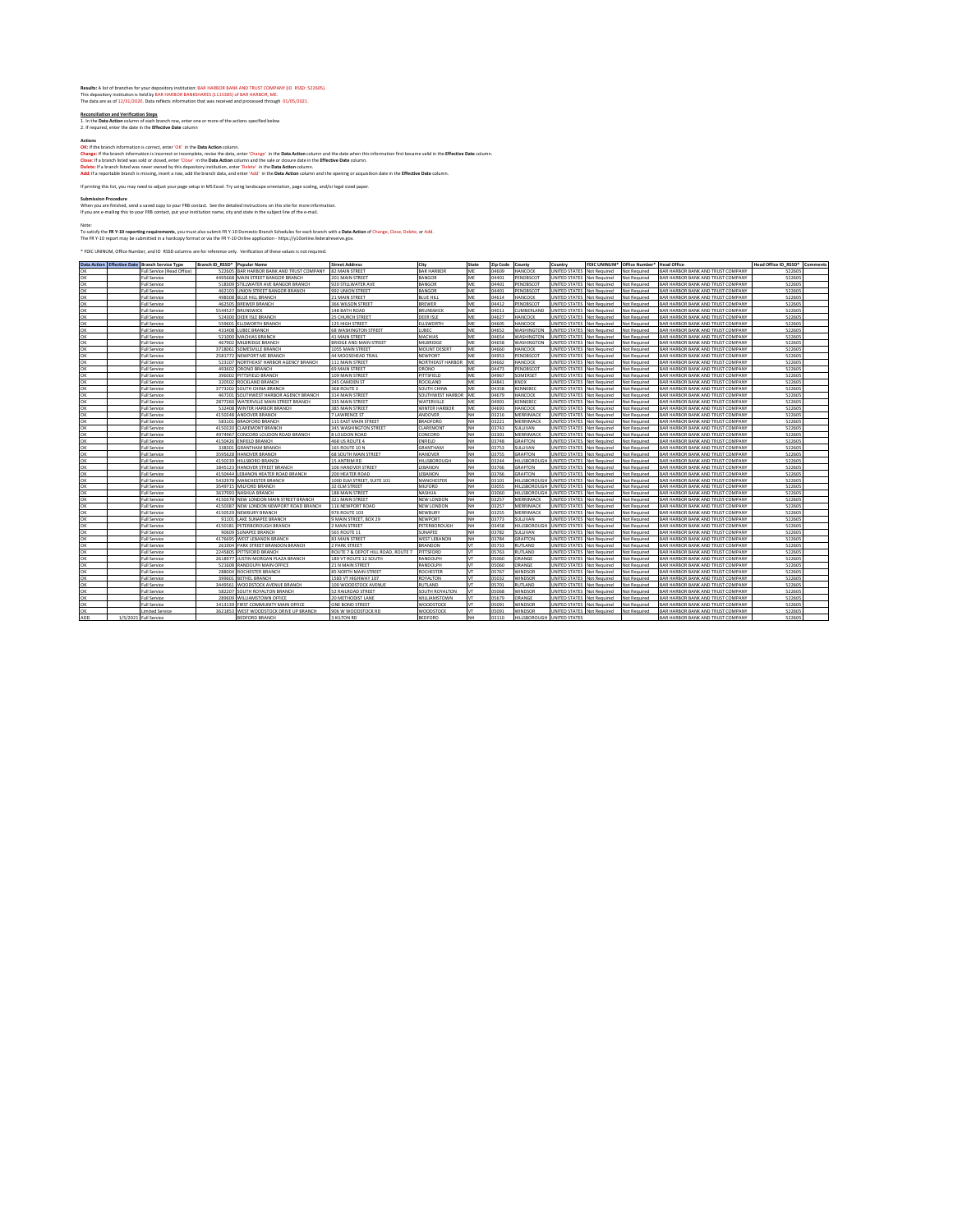| FORM FR Y-6<br><b>Bar Harbor Bankshares</b><br>Fiscal Year ending December 31, 2020 |                                  |                       |                                             |                           |                      | <b>No Shares</b>               | 12/31/2020<br>14,915,923 |
|-------------------------------------------------------------------------------------|----------------------------------|-----------------------|---------------------------------------------|---------------------------|----------------------|--------------------------------|--------------------------|
|                                                                                     |                                  |                       |                                             |                           |                      |                                |                          |
| <b>Common Shares</b>                                                                | Principal                        | <b>Title and</b>      | <b>Title and</b>                            | <b>Title and</b>          | Percentage           |                                |                          |
| Name and                                                                            | Occupation<br>other than         | Position<br>with Bank | <b>Position with</b><br><b>Subsidiaries</b> | Position<br>with other    | of<br><b>Direct</b>  | <b>Direct</b><br><b>Shares</b> |                          |
| <b>Address</b>                                                                      | <b>Holding Co.</b>               | Holding Co.           | <b>Sub-Names</b>                            | <b>Business</b>           | <b>Voting Shares</b> | Owned                          | Indirect (1,2)           |
| 5% Owners                                                                           |                                  |                       |                                             |                           |                      |                                |                          |
| BlackRock, Inc. <sup>3</sup>                                                        |                                  |                       |                                             |                           | 7.755%               | 1,156,712                      |                          |
| The Vanguard Group. <sup>4</sup>                                                    |                                  |                       |                                             |                           | 5.217%               | 778,159                        |                          |
|                                                                                     |                                  |                       |                                             |                           |                      |                                |                          |
| <b>Less than 5% Owners</b><br><b>Directors</b>                                      |                                  |                       |                                             |                           |                      |                                |                          |
|                                                                                     |                                  |                       |                                             |                           |                      |                                |                          |
| Belair, Daina                                                                       | <b>Business</b>                  | Director              | Director/BHBT                               | Owner                     | 0.037%               | 5,458                          |                          |
| Lincolnville, ME                                                                    | Owner                            |                       |                                             | of Inn                    |                      |                                |                          |
| Caras, Matthew                                                                      | <b>Business</b>                  | Director              | Director/BHBT                               | Owner                     | 0.090%               | 13,447                         |                          |
| Arrowsic, ME                                                                        | Owner                            |                       |                                             |                           |                      |                                |                          |
|                                                                                     |                                  |                       |                                             |                           |                      |                                |                          |
| Colter, David                                                                       | <b>Business</b>                  | Director              | Director/BHBT                               | <b>Business</b>           | 0.038%               | 5,656                          |                          |
| Hampden, ME                                                                         | Executive                        |                       |                                             | Executive                 |                      |                                |                          |
|                                                                                     |                                  |                       |                                             |                           |                      |                                |                          |
| Dimick, Steven<br>Randolph, Vermont                                                 | <b>Retired Bank Exec</b>         | Director              | Director/BHBT                               | Retired                   | 0.055%               | 8,158                          |                          |
|                                                                                     |                                  |                       |                                             |                           |                      |                                |                          |
| Dudman, Martha                                                                      | Fundraising                      | Director              | Director/BHBT                               | Fundraising               | 0.112%               | 16,666                         |                          |
| Northeast Harbor, ME                                                                | Consultant and<br>Author         |                       |                                             | Consultant and<br>Author  |                      |                                |                          |
|                                                                                     |                                  |                       |                                             |                           |                      |                                |                          |
| Fernald, Lauri                                                                      | Owner                            | Director              | Director/BHBT                               | Owner                     | 0.082%               | 12,300                         |                          |
| Mt. Desert, ME                                                                      | Fernald Funeral                  |                       |                                             | Fernald Funeral           |                      |                                |                          |
|                                                                                     | Homes                            |                       |                                             | Homes                     |                      |                                |                          |
| O'Halloran, Brendan J.                                                              | Retired Bank Professional        | Director              | Director/BHBT                               | N/A                       | 0.043%               | 6,457                          |                          |
|                                                                                     |                                  |                       |                                             |                           |                      |                                |                          |
| Simard, Curtis C.                                                                   | President and                    | Director              | Director                                    | N/A                       | 0.331%               | 49,333                         | 1,090                    |
| Mt. Desert, ME                                                                      | CEO                              |                       |                                             |                           |                      |                                |                          |
|                                                                                     |                                  |                       |                                             |                           |                      |                                |                          |
| Smith, Kenneth                                                                      | <b>Business</b>                  | Director              | Director/BHBT                               | Manor House               | 0.115%               | 17,157                         |                          |
| Bar Harbor, ME                                                                      | Owner                            |                       |                                             | Inn                       |                      |                                |                          |
| Theroux, Stephen R.                                                                 | <b>Retired Bank Exec</b>         | Director              | Director/BHBT                               | Retired                   | 0.423%               | 63,115                         | 24,000                   |
| New London, NH                                                                      |                                  |                       |                                             |                           |                      |                                |                          |
| Toothaker, Scott                                                                    | Vice President                   | Director              | Director/BHBT                               | Melanson &                | 0.246%               | 36,677                         |                          |
| Ellsworth, ME                                                                       | and CPA                          |                       |                                             | Heath                     |                      |                                |                          |
|                                                                                     |                                  |                       |                                             |                           |                      |                                |                          |
| Woodside, David<br>Bar Harbor, ME                                                   | Company<br>President             | Director              | Director/BHBT                               | The Acadia<br>Corporation | 0.101%               | 15,067                         | 1,500                    |
|                                                                                     |                                  |                       |                                             |                           |                      |                                |                          |
| <b>Named Executive Officers</b>                                                     |                                  |                       |                                             |                           |                      |                                |                          |
| Simard, Curtis C.                                                                   | President and                    | President &           | President &                                 | N/A                       | above                | above                          |                          |
| Mt. Desert, ME                                                                      | CEO                              | CEO                   | CEO                                         |                           |                      |                                |                          |
| Iannelli, Jospehine                                                                 | Company                          | EVP/CFO               | EVP, CFO, Treasurer                         | N/A                       | 0.081%               | 12,151                         |                          |
| Mt. Desert, ME                                                                      | EVP/CFO                          | Treasurer             |                                             |                           |                      |                                |                          |
| Richard B. Maltz                                                                    | EVP                              | N/A                   | EVP, Chief Operating Officer                | N/A                       | 0.128%               | 19,136                         |                          |
| Ellsworth, ME                                                                       | Bar Harbor Bank                  |                       | Chief Risk Officer                          |                           |                      |                                |                          |
|                                                                                     | & Trust                          |                       |                                             |                           |                      |                                |                          |
| Colombo, Marion                                                                     | <b>EVP</b>                       | N/A                   | EVP, Director of Retail Delivery            | N/A                       | 0.033%               | 4,879                          |                          |
| York, ME                                                                            | Bar Harbor Bank                  |                       |                                             |                           |                      |                                |                          |
|                                                                                     | & Trust                          |                       |                                             |                           |                      |                                |                          |
|                                                                                     |                                  |                       |                                             |                           |                      |                                |                          |
| Mercier, John<br>Manchester, NH                                                     | <b>EVP</b><br>Bar Harbor Bank    | N/A                   | EVP, Chief Lending Officer                  | N/A                       | 0.037%               | 5,494                          |                          |
|                                                                                     | & Trust                          |                       |                                             |                           |                      |                                |                          |
|                                                                                     |                                  |                       |                                             |                           |                      |                                |                          |
| FORM FR Y-6                                                                         |                                  |                       |                                             |                           |                      |                                | 12/31/20                 |
| <b>Bar Harbor Bankshares</b>                                                        |                                  |                       |                                             |                           |                      | <b>No Shares</b>               | 14,915,923               |
| Fiscal Year ending December 31, 2020                                                |                                  |                       |                                             |                           |                      |                                |                          |
| Other                                                                               |                                  |                       |                                             |                           |                      |                                |                          |
| Jason Edgar                                                                         | President                        | N/A                   | President                                   | N/A                       | 0.015%               | 2,284                          |                          |
| Atkinson, NH                                                                        | Bar Harbor Trust Services &      |                       | Bar Harbor Trust Services &                 |                           |                      |                                |                          |
|                                                                                     | <b>Charter Trust Corporation</b> |                       | Charter Trust Corporation                   |                           |                      |                                |                          |